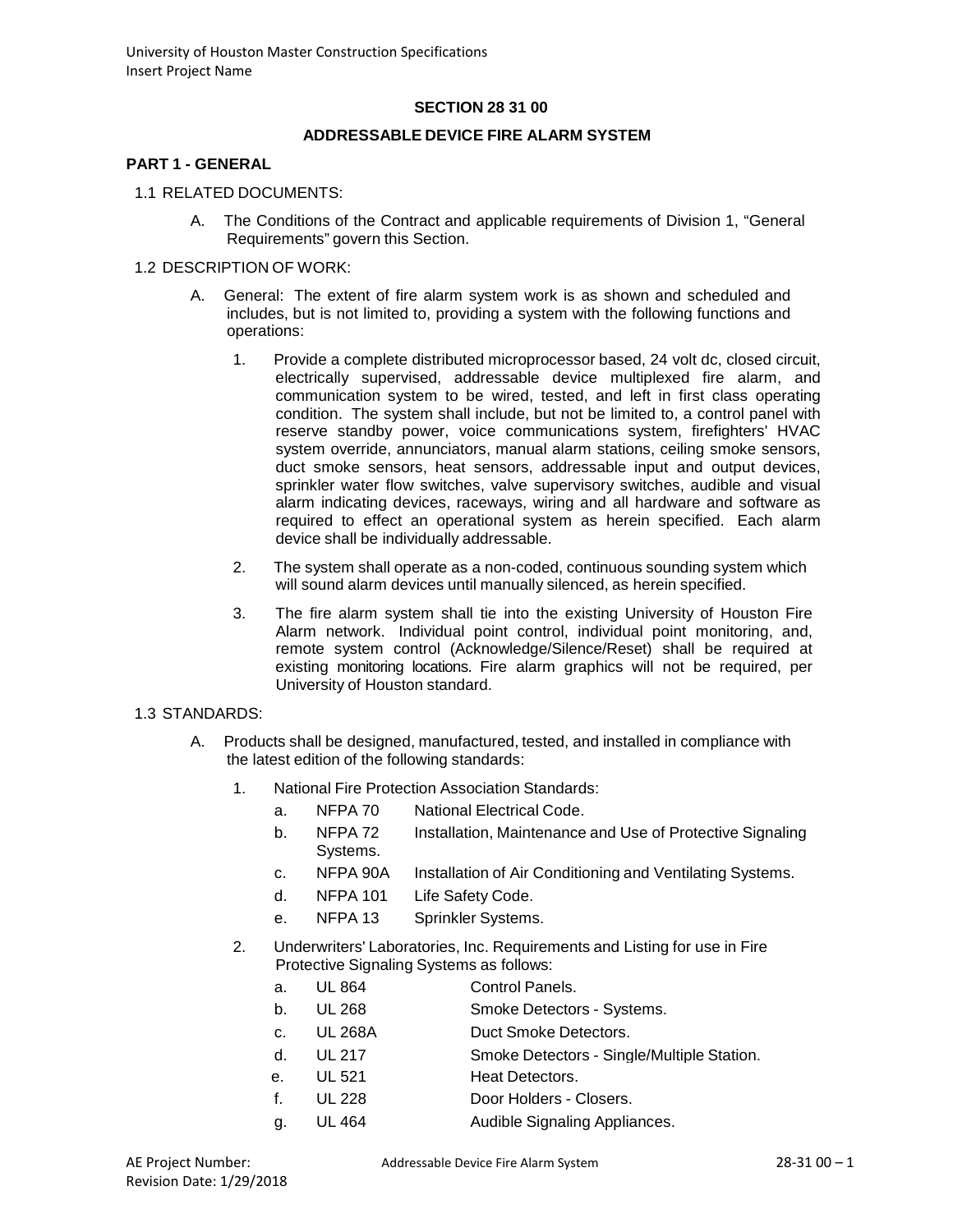- h. UL 1638 Visual Signaling Appliances.
- i. UL 38 Manual Alarm Stations.
- j. UL UOJZ. Fire Alarm control unit
- 3. International Building Code, latest edition and the requirements of state and local authorities having jurisdiction.
- 4. Comply with requirements of the Americans with Disabilities Act of 1990.
- 5. State of Licensed refers to State of Texas.
- 6. AHJ refers to University of Houston Fire Marshal's Office.

### 1.4 QUALITY ASSURANCE:

- A. Manufacturers: The equipment specified herein shall be approved by the AHJ and constitutes the style of operation, quality of construction, features and physical size limitations required for this project.
- B. UL and FM-listing: All fire alarm system components shall be UL and FM listed for fire alarm use. The UL listing shall be under category UOJZ to assure that the entire system has been tested as an integral life safety system.
- C. All equipment furnished shall be the current standard products of a single manufacturer and shall bear the label of the Underwriters' Laboratories for use in fire alarm system designed in compliance with the requirements of NFPA codes. Raceways, wiring and terminations shall be accomplished in compliance with the requirements of the National Electric Code, Article 760.
- D. The system as installed shall, upon completion, be certified by a state licensed fire alarm technician to the Owner as being installed in compliance with the specification, the requirements of all state and local codes, and as being operational and free from defects.
- E. All system equipment supplied shall be listed by the Underwriters' Laboratories for NFPA 72 system use, and all applicable NFPA Codes.
- F. The installing contractor shall be authorized and designated representative of the fire alarm system manufacturer to sell, install and service the manufacturer's equipment and shall stock the required spare parts to keep the system in operation. The installing contractor shall maintain a staff of specialists for technical assistance and system maintenance.
- G. The installing contractor must be licensed by the State Fire Marshal to sell, install, and service fire alarm system as required by Texas Insurance Code Chapter 6002 & 28 TAC the Fire Alarm Rules.
- H. The installing contractor shall have on his staff a minimum of five fire alarm technicians who are licensed by the State Fire Marshal's office for such purpose and under whose supervision installation, final connections and check out will take place, as required by the Texas Insurance Code.
- I. The installing contractor or equipment supplier shall have a staff a minimum of one certified NICET Level III state licensed fire alarm planner under whose supervision system design shall take place. [In lieu of a NICET-certified state licensed fire alarm planner, the contractor or supplier may provide design by a professional engineer registered in Texas who has demonstrated a thorough understanding of fundamental systems and practices as they pertain to life safety and to fire protection, detection, alarm, control and extinguishment.
- J. The equipment supplier shall provide 24 hour, 365 days per year emergency service with qualified and state-licensed service technicians.
- K. The installing contractor shall have been actively engaged in the business of selling,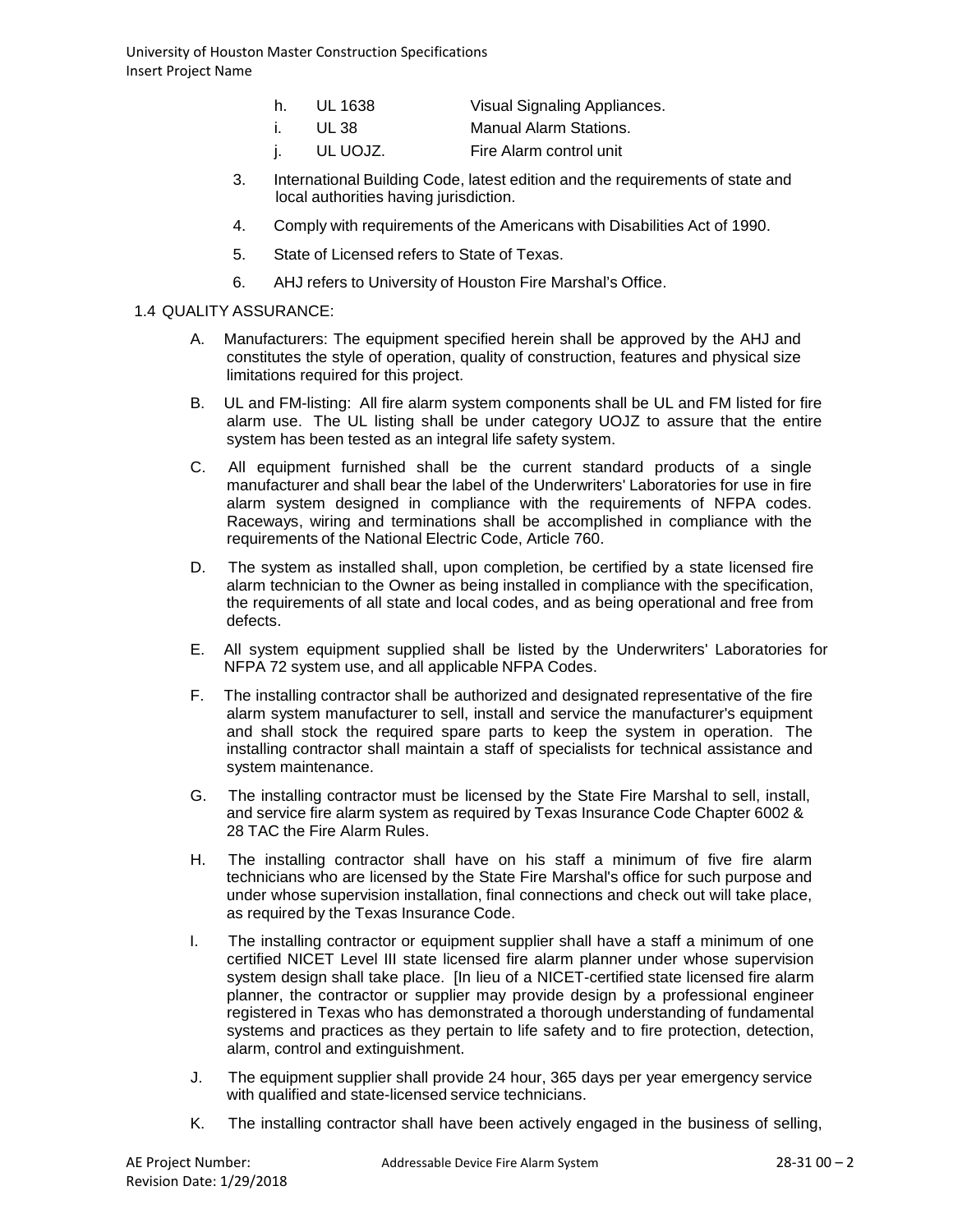installing, and servicing microprocessor and multiplex fire alarm systems for at least 8 years and shall have proof of experience in the installation and maintenance of the type of fire alarm system specified herein.

- L. The manufacturer or his representative shall maintain within 50 miles of the installation, a staff of factory trained, state licensed fire technicians, together with all support parts necessary for maintenance of the system.
- M. Where approved in writing by the system manufacturer and installing contractor, the Electrical Contractor may install all conduit and boxes. The system wiring shall be pulled in by the installing contractor. All system connections, device installation, system start-up and testing shall be performed by the installing contractor. Rough-in by the electrical contractor shall not in any way affect the system manufacturer's and installing contractor's full responsibility for the installed fire alarm system.
- N. The manufacturer shall submit legal documentation indicating that the purchased fire alarm equipment will be provided with parts, and support for 10 years after the acceptance by the Owner.
- O. Plenum cable is acceptable where allowed by NEC and Authority Having jurisdiction (AHJ). All wiring shall be listed for limited energy fire alarm use and rated for 300 volts minimum.
- P. The complete combination fire alarm system shall comply with NFPA 72 National Fire Alarm and Signaling Code, the University of Houston Design Guidelines and Standards, and State of Texas Fire Alarm Rules. Modifications required to provide compliance shall be made at no cost to the Owner. Where Contract Document requirements are in excess of Code requirements the Contract Documents shall govern.

## 1.5 SUBMITTALS:

- A. Shop Drawings submittals shall include, but not be limited to, the following:
	- 1. A written description of the system operation (written in this specification format), with all exception and/or deviations clearly highlighted or identified.
	- 2. A block diagram showing system components, wire runs, wire counts and wire sizes.
	- 3. A control panel layout diagram showing the location of all modules and wiring and interconnection schematics.
	- 4. Calculations justifying battery size, power supply size, amplifier size, voltage drop and wiring sizes based on worst case occurrence.
	- 5. Manufacturer's descriptive literature for all panels, modules and peripheral equipment describing size, color, finish, capacity and electrical characteristics.
	- 6. A complete listing of all associated software showing the relationship of alarm points, control outputs, control inputs and indicators.
	- 7. An alarm matrix showing alarm and control function for an alarm in each device/zone.
	- 8. Scaled floor plan drawings locating and naming each device and showing wiring and conduit sizes from each device back to the control panel(s).
	- 9. A complete riser/wiring diagram showing zoning and addressing and wiring and conduit sizes from the CPU to all remote terminal units, graphics terminals, CRT displays, printers, and other system devices.
	- 10. Completely identified and marked catalog cuts of all associated equipment and devices, with all non-applicable items crossed out, or applicable devices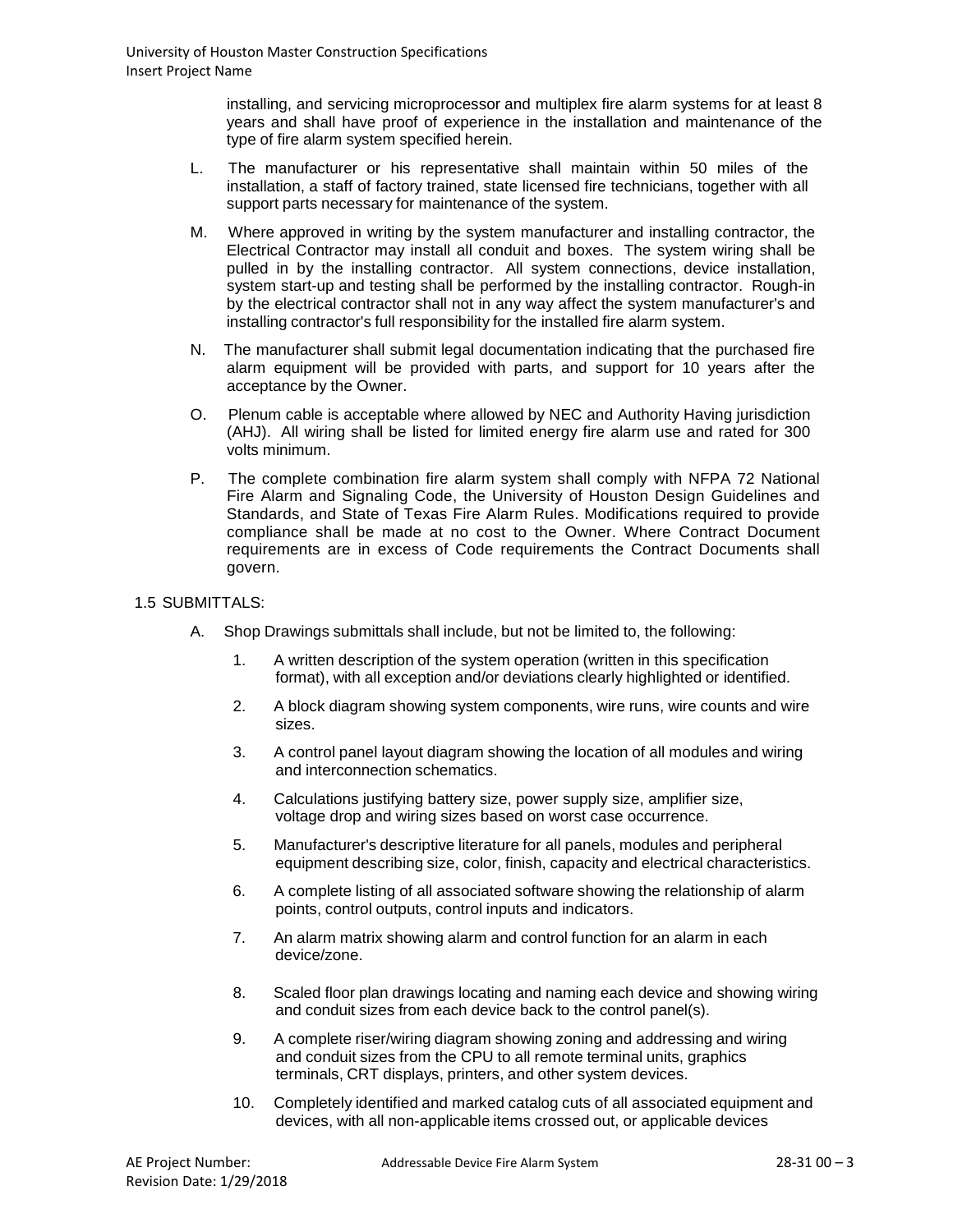clearly highlighted and/or identified.

- 11. Complete and detailed point-to-point wiring diagrams for all devices in the system.
- 12. Complete Bill of Material for all equipment.
- 13. A copy of the form to be used for final tests, 100% audit and checkout shall be submitted for approval.
- 14. Additional information as required in Section 26 01 00.
- 15. Two hard copy plans and one electronic copy that are stamped and signed by either an Alarm Planning Superintendent or Texas Registered Professional Engineer shall be submitted to AHJ before construction can begin.
- 16. Contractor must obtain a fire alarm installation permit (permit fee may apply) before construction can begin.

### 1.6 DELIVERY, STORAGE AND HANDLING:

- A. Deliver fire alarm system components in factory-fabricated containers.
- B. Store in a clean, dry space and protect from the weather.
- C. Handle control and annunciator panels carefully to avoid damage to material components, enclosure and finish.

# **PART 2 - PRODUCTS**

- 2.1 MATERIALS AND COMPONENTS:
	- A. General: Provide the required fire alarm system products in the sizes and capacities required or indicated, complying with the manufacturer's published product information of standard materials and components, designed and constructed for the applications indicated.

#### 2.2 FIRE COMMAND CENTER:

- A. Controls shall be provided in the Fire Command Center to provide the following functions:
	- 1. The fire alarm system Control Panel, Voice Communications System, and Firefighters' HVAC System Override Panel.
	- 2. A fire alarm system single-mode/multi-mode fiber network communication cards to tie in existing fire alarm network to report point information to the existing monitoring stations.
	- 3. Provisions for the fire alarm system to automatically unlock the Fire Command Station access doors and other locked building access doors (electric locks by Hardware Contractor).
	- 4. Emergency Power System and Transfer Switch Annunciator Panels with signal and status indicators (furnished and installed by the Electrical Contractor).
	- 5. Internal batteries with automatic charger of sufficient size to power the fire alarm system per NFPA 72.
	- 6. Elevator selector controls and status indicator panel (furnished and installed by the Elevator Contractor).
	- 7. Room light fixture with integral battery pack or on emergency power (furnished and installed by the Electrical Contractor).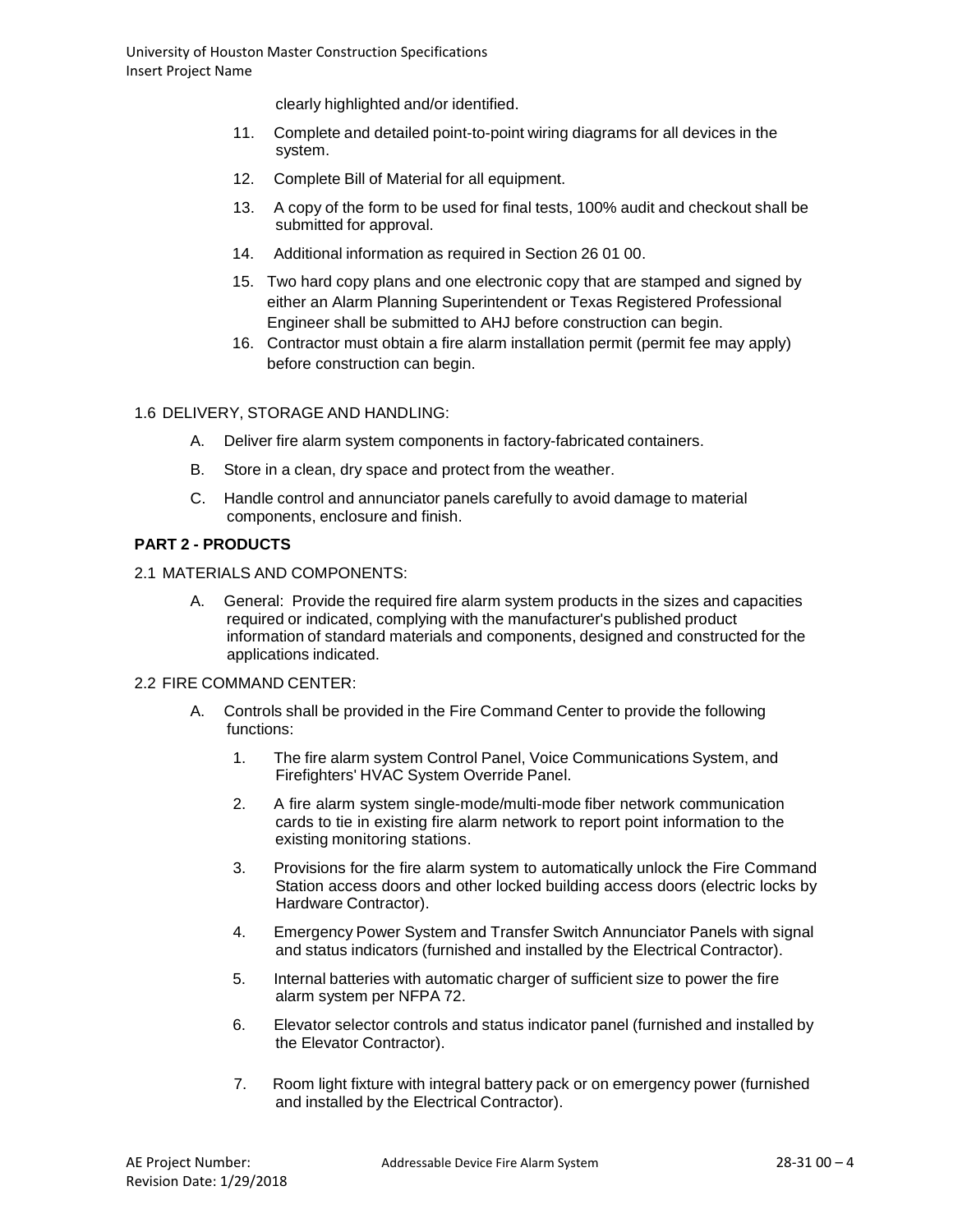- 8. Fire pump status indicator panels (furnished and installed by the Fire Protection Contractor).
- 9. Emergency Generator key type start control.

## 2.3 SYSTEM OPERATION:

- A. Activation of an "intelligent" smoke detector shall cause the following operations and indications (refer to other paragraphs in this section for additional operations and indications):
	- 1. When an "intelligent" smoke detector senses an abnormal level of smoke, the loop interface module shall automatically initiate a "check" mode. Consecutive samples shall be made of the prospective detector. Upon completion of consecutive smoke trouble conditions, the detector is considered "checked" and the system goes directly into an alarm mode, unless the verification mode is activated for the detector.
	- 2. Alarm verification shall be programmable by detector(s) to initiate a verification sequence after the "check" procedure and the Fire Alarm Control Panel shall be permitted with permission from AHJ. The system common alarm LED on the Fire Alarm Control Panel shall flash. The internal audible trouble device shall sound. Acknowledging the alarm condition shall silence the audible trouble device and revert the flashing common alarm LED to a steady state.
	- 3. An alpha-numeric LCD Display shall indicate all applicable information associated with the alarm condition including: device type, device location and time of alarm. Location and zoning messages shall be custom fieldprogrammed to respective premises.
	- 4. Appropriate status change message(s) shall be transmitted to the monitoring locations located at Police Dispatch and the UH Fire Alarm Shop.
	- 5. Activate all audible alarm devices on general alarm or the floor of alarm, the floor above and the floor below with a prerecorded alarm message. General or selective evacuation shall be determined by the AHJ during the submittal process.
	- 6. Activate all visual alarm devices on general alarm or the floor of alarm, the floor above and the floor below. General or selective evacuation shall be determined by the AHJ during the submittal process.
	- 7. Activate addressable output relays to unlock all locked security doors.
	- 8. Activate addressable output relays to unlock electric door strikes at the Fire Command Center.
- B. Activation of any addressable manual pull station, beam smoke detector, sprinkler waterflow switch or "intelligent" heat detector shall cause the following operations and indications (refer to other paragraphs in this section for additional operations and indications):
	- 1. Cause all operations and indications described in Paragraph 2.3/A.3 through 2.3/A.8 to occur.
- C. Activation of an elevator machine room or shaft heat detector shall cause the following operations and indications:
	- 1. Cause all operations and indications described in Paragraph 2.3/A.3 through 2.3/A.8 to occur.
	- 2. Initiate via an addressable output relay, the shunt tripping of power to each elevator machine.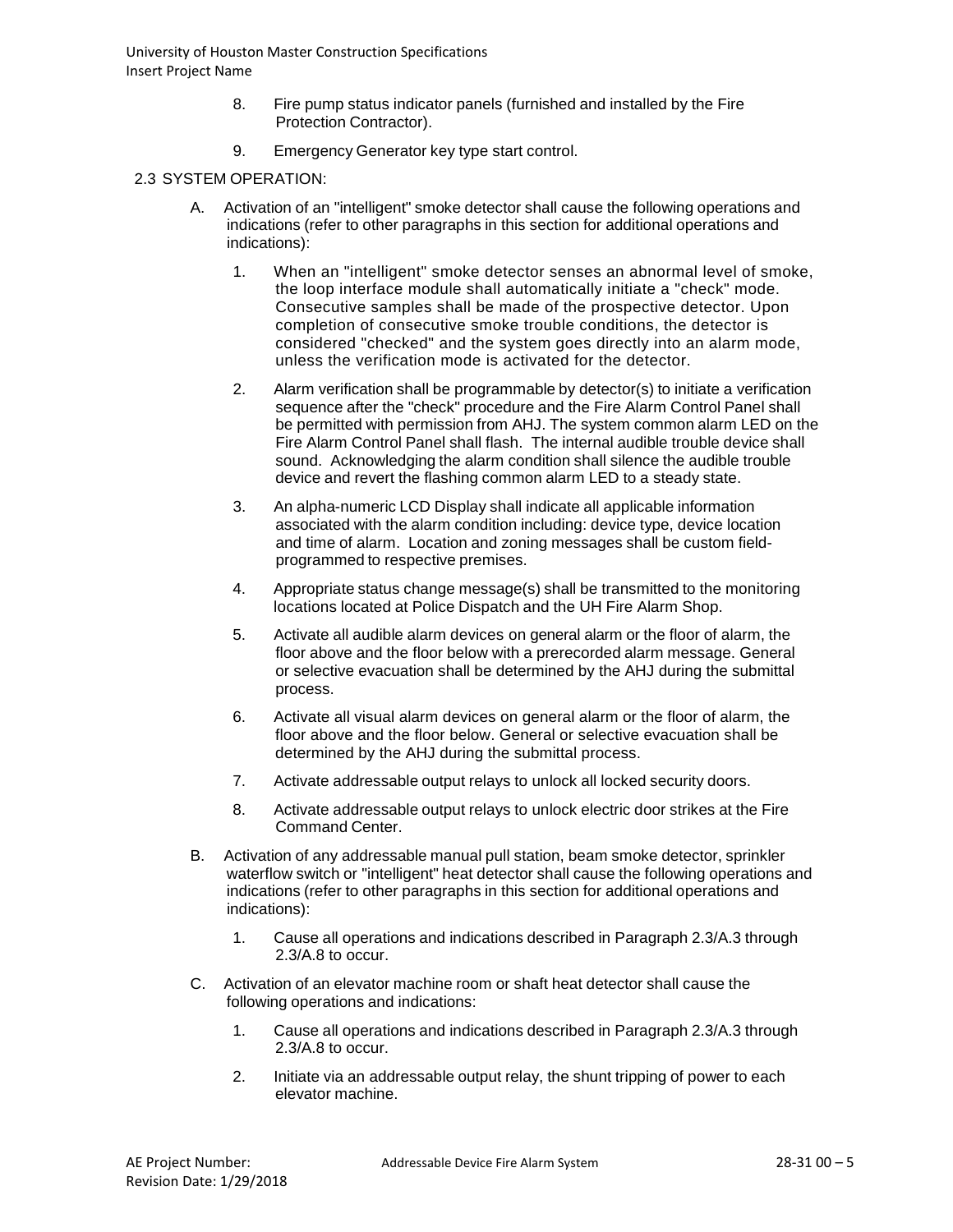- D. Stairwell pressurization fans shall be started via addressable output relays with status verification via differential pressure switch and addressable input whenever any sprinkler waterflow switch or any two smoke detectors on a single floor are activated. The alpha-numeric display shall indicate stair pressurization fan operation and the firefighters HVAC override panel shall show fan status.
- E. Elevator recall shall be initiated via addressable output relays when any smoke detector elevator lobby, in the elevator machine room or in elevator shafts is activated. Elevator recall shall be indicated on the alpha-numeric display and shall be as follows:
	- 1. Passenger and Freight Elevators shall recall to the First Floor for lobby initiating device alarms on all levels above the First Floor.
	- 2. Passenger and Freight Elevator shall recall to the First Floor for lobby initiating device all alarms below the First Floor.
	- 3. Passenger and Freight Elevator shall alternately recall to the Second Floor for alarms from the first floor lobby initiating device.
	- 4. Activate relay to provide signal to elevator cab that smoke detector in the machine room or elevator shaft is in alarm.
- F. Smoke doors on all floors shall be closed by opening of the addressable output relay powering their magnetic hold open devices whenever the smoke detector on either side of the door is activated or the building smoke exhaust system of the floor is activated.
- G. Air handling units shall be shutdown via addressable output relay whenever the unit duct smoke detector is activated, on general alarm, or the building smoke exhaust system on the floor served by the unit is activated.
- H. Closure of a supervised OS&Y or PIV valve sensed via a supervisory switch or loss of supervisory air pressure in a dry-pipe sprinkler system, sensed via a pressure switch shall cause the following operations and indications:
	- 1. The system supervisory alarm LED on the Fire Alarm Control Panel shall flash. The internal audible trouble device shall sound. Acknowledging the supervisory alarm condition shall silence the audible supervisory device and revert the flashing supervisory alarm LED to a steady state.
	- 2. An alpha-numeric LCD Display shall indicate all applicable information associated with the supervisory condition including: device type, device location, and time of alarm. Location messages shall be custom fieldprogrammed to respective premises.
	- 3. Appropriate status change message(s) shall be transmitted to all graphics terminals displays monitors, and printers.
- I. Fire Pump Controllers shall be monitored by the fire alarm system for fire pump run, fire pump phase reversal, fire pump loss of power, fire pump low pressure and fire pump isolating switch open. The presence of an alarm or trouble condition shall cause the following operations and indications.
	- 1. The system alarm or trouble LED on the Fire Alarm Control Panel shall flash. The internal audible trouble device shall sound. Acknowledging the alarm or trouble condition shall silence the audible trouble device and revert the flashing common alarm or trouble LED to a steady state.
	- 2. An alpha-numeric LCD Display shall indicate all applicable information associated with the alarm or trouble condition including: device type, device location, and time of alarm or trouble. Location messages shall be custom fieldprogrammed to respective premises.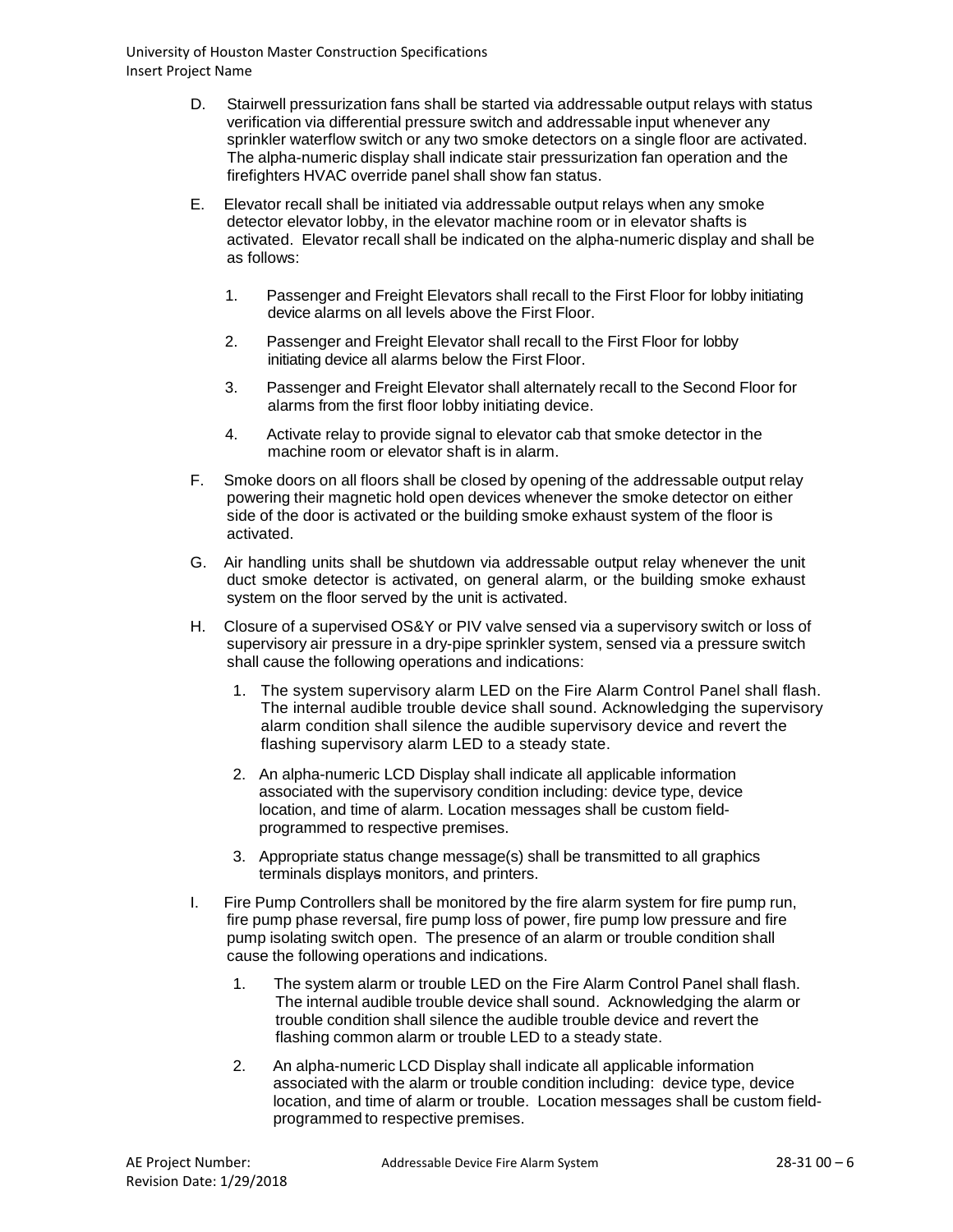- 3. Appropriate status change message(s) shall be transmitted to the monitoring locations at Police Dispatch and the UH Fire Alarm Shop.
- J. The presence of a ground condition or an open circuit on any alarm initiation circuit or a ground condition, open circuit or short circuit on any alarm indicating circuit, blockage, lens contamination or physical misalignment of any beam type smoke detector, a trouble condition at a fire suppression system panel or other trouble condition shall cause the following actions and indications:
	- 1. The system common trouble LED on the Fire Alarm Control Panel shall flash. The internal audible trouble device shall sound. Acknowledging the trouble condition shall silence the audible trouble device and revert the flashing common trouble LED to a steady state.
	- 2. An alpha-numeric LCD Display shall indicate all applicable information associated with the trouble condition and its location. System trouble diagnostics shall assist in defining the trouble condition. Unacknowledged alarms/messages shall have priority over any trouble displays and take precedence on the LCD annunciator. Trouble conditions will be stored in memory for future recall/ display.
	- 3. Appropriate status change message(s) shall be transmitted to the monitoring locations at Police Dispatch and the UH Fire Alarm Shop.
- K. All designated "nonsilenceable" auxiliary control functions shall remain in operation (even upon silencing of audible alarms) until such time as the control panel is cleared and reset manually (i.e. fan control outputs, central station interface, elevator recall interface, etc.).
- L. Provisions shall be included within the Fire Alarm Control Panel for the following manual controls in addition to those previously mentioned:
	- 1. Disconnect audible signaling while testing.
	- 2. Temporary software bypass of selected alarm points.
	- 3. Software assignment of selected alarm points to alarm verification function as a method of tracking alarms caused by environmental factors or maintenance requirements. Waterflow switches, smoke detectors, and valve supervisory switches shall be assigned to the verification group to eliminate nuisance alarms.
	- 4. Any zone may be enabled or disabled remotely via the monitoring locations.

## 2.4 SYSTEM DEVICES:

A. System devices shall be located as shown on the Drawings. The Contractor shall refer to all the drawings to determine where devices are to be located. All system devices shall be numbered with a unique number. The numbering system shall include the building area, type of device, and device number. This numbering system shall be shown on each submitted floor plan drawing, fire alarm riser diagram and be tabulated. The tabulation shall be included in each O&M Manual submitted to the Owner.

## 2.5 SYSTEM ZONING:

A. The system shall employ "intelligent" heat and smoke detectors and addressable interface devices capable of being recognized and annunciated at the main control panel and monitors on an individual basis. All devices shall be field-programmed into software zones for the purpose of general area identification and annunciation. However, each device shall also be identified on an individual basis including exact location and device type. All device location information shall be totally fieldprogrammable to exact job requirements.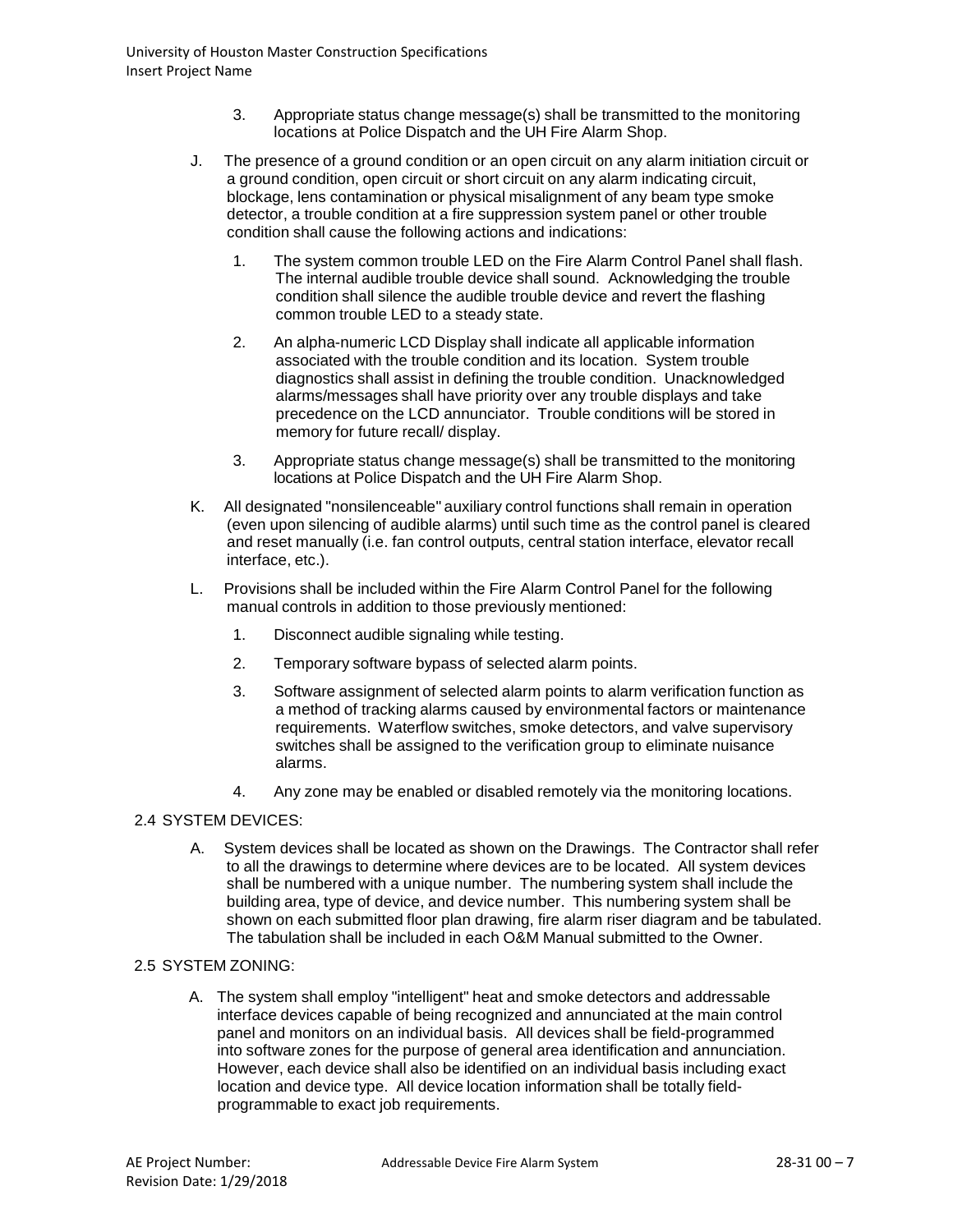- B. Initiating and monitored devices shall include, but not be limited to, the following:
	- 1. Manual pull stations.
	- 2. Ceiling smoke detectors.
	- 3. Duct smoke detectors.
	- 4. Ceiling heat detectors.
	- 5. Beam smoke detectors.
	- 6. Addressable input devices.
	- 7. Sprinkler flow and pressure switches.
	- 8. Valve supervisory switches.
	- 9. Fire suppression system panels.
	- 10. Fire pump controllers.
- C. The system shall utilize remote panels for distributed voice communications. Remote panels shall communicate with the main CPU via the data loop and be capable of being intermixed on the same loop as intelligent heat and smoke detection and control modules.
- D. Output devices shall include, but not be limited to, the following:
	- 1. Ceiling alarm speakers.
	- 2. Wall and ceiling alarm speakers/visual signals.
	- 3. Visual alarm devices.
	- 4. Addressable interface relays.
	- 5. Magnetic door holders.
	- 6. Monitoring Locations.

#### 2.6 SYSTEM CONFIGURATION:

- A. System equipment shall include, but not be limited to an operator's control/system control panel, remote panels, remote power supplies, monitoring locations, HVAC override, battery backup, alarm indicating devices, door hold opens and output relays and other devices required to provide a complete and working system.
- B. The system control unit shall be connected to remote panels on a looped signaling line circuit. The wiring of the loop shall be so arranged that additional panels may be inserted in the loop without requiring additional wires to be installed between panel and the system control unit. In additional, loops shall be so arranged that any wiring fault on a loop shall not disable more than 250 initiating devices. A single open ground or multiple opens in different wires at the same location shall not prevent receipt of alarm signals from that loop.
- C. The system shall be of the active multiplex/addressable type wherein each initiating device shall be repetitively scanned, causing a signal to be transmitted to the control unit that indicates the individual initiating device circuit installation wires are intact. Loss of such a signal at the system control unit shall result in a trouble indication as specified hereinafter for the particular initiating device affected. All initiating devices in the system shall transmit their normal, trouble or actuated status signals in no less than 5 second intervals.
- D. Each individual smoke detector shall be of the analog type so that the system can be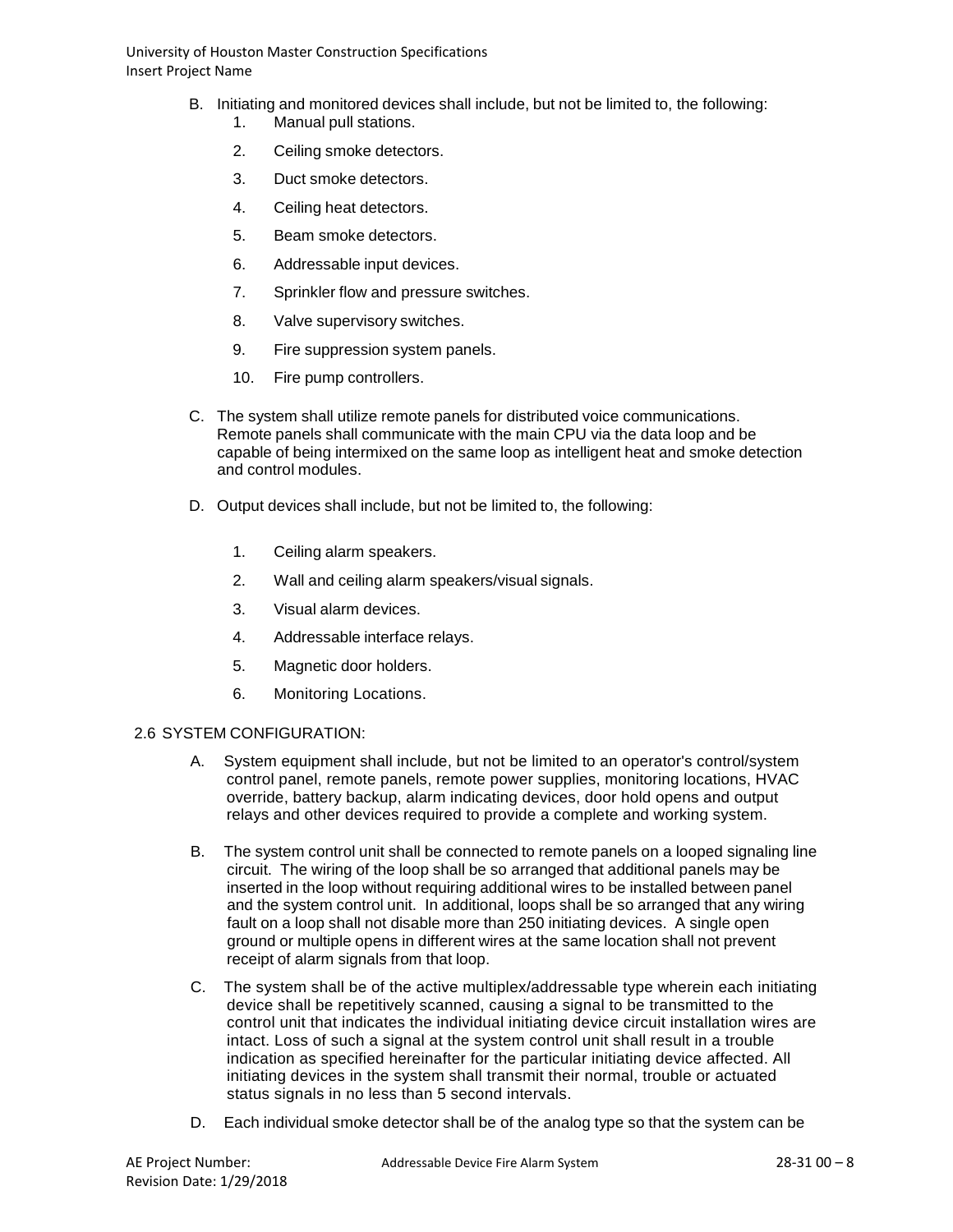used to read smoke levels on a real time basis from selected smoke detectors for maintenance and diagnostic purposes. All smoke detectors and other initiating devices shall be individually indicated at the main control panel, the color graphics unit and each DGP, when changing to an alarm or trouble state.

### 2.7 FIRE ALARM SYSTEM CENTRAL EQUIPMENT:

- A. General: The Fire Alarm Control Panel shall be modular in design utilizing distributed solid state microprocessors and be capable of future expansion. The microprocessor-based CPU shall be completely field-programmable. CPU module shall provide for programmable nonvolatile RAM memory utilizing integral lithiumbased memory IC chips. Each panel module shall be independent employing its own microprocessor circuitry for reliability and independent operation in case of main CPU failure. The system control unit shall have capacity for the required active detection and output points with space for future use and expansion. The control unit shall be listed to the latest UL 864 Standard. All circuitry shall be UL listed for power-limited application and use positive temperature coefficient devices for current limiting. The panel shall be provided with keylock hinged door to access system controls/switches. The panel door shall be provided with a transparent window for viewing all alarm, trouble indicators, and LCD annunciator. The control unit shall be designed for semiflush mounting.
- B. Central Processing Unit Module (CPU): The CPU shall communicate with, monitor and control all other modules in the panel via internal serial communications techniques.
	- 1. Removal, disconnection, or failure of any control panel module shall be detected and reported by the CPU.
	- 2. The CPU shall contain and execute all custom control-by-event programs for specified events if a fire situation is detected in the system. Such programs shall be held in nonvolatile programmable memory, and shall not be lost even if system primary and secondary power failure occurs.
	- 3. The CPU module shall contain a real-time clock circuit to time/date stamp system events and execute custom time control programs. Time control program events shall be terminated in a fire conditions.
- C. Display Interface Board (DIA): The DIA shall provide all touchpad controls and indicators used by the system operator and may also be used to program all control panel and system parameters.
	- 1. The DIA shall contain, and display, custom alphanumeric labels for all intelligent detectors and addressable modules. Such label information shall be stored in field-programmable nonvolatile memory.
	- 2. The DIA shall provide a minimum of an 80 character alphanumeric Liquid Crystal Display (LCD).
	- 3. The DIA shall provide Light-Emitting Diodes (LEDs) for ac power, system alarm, system trouble, display trouble, and disable.
	- 4. The DIA shall provide status readouts, manual control action, and entry of any alphabetic or numeric information. The keypad shall include means to enter passwords to prevent unauthorized manual control or programming.
- D. Serial Interface Board (SIB): The SIB shall provide the following interfaces:
	- 1. Two ports for remote printer/CRT devices (RS-232c).
	- 2. Two ports for future local printer (RS-232c).
- E. Loop Control Module: Loop Control Module shall be provided to monitor and control multiple loops of addressable initiating and control devices, up to 250 devices per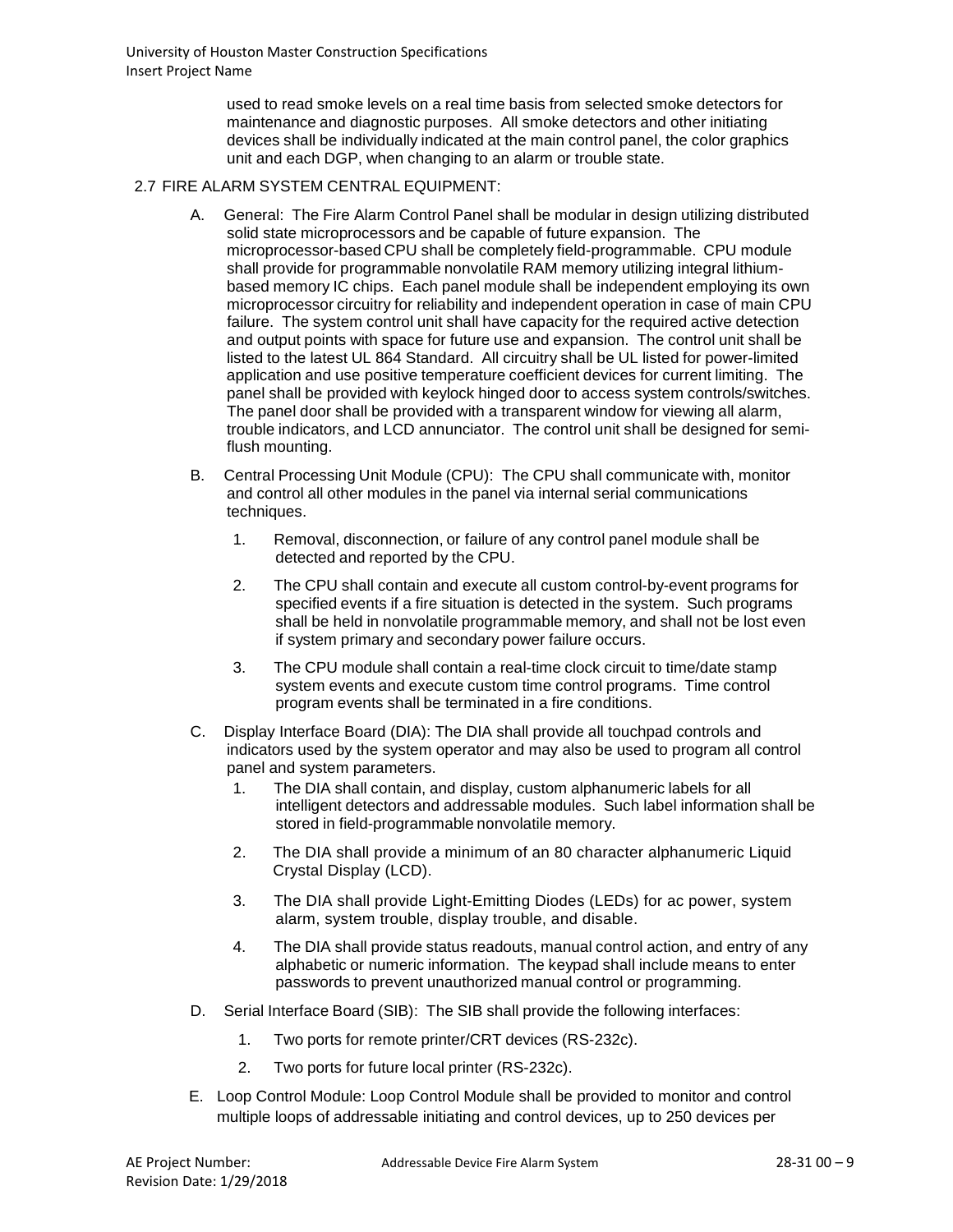loop. Allow at least 10% spare capacity per loop for future expansion.

- 1. The Loop Control Module shall communicate and provide power to all devices on its Style 4 loop over a single pair of wires. For dynamic Style 4 supervision the loop may be branch-circuited or "t-tap" connections may be made off of the loop. Loop wiring shall be twisted shielded pair of up to 10,000' in length.
- 2. The Loop Control Module shall receive digital information from all "intelligent" detectors and shall process this information to determine normal, alarm, trouble and sensitivity conditions. The analog information shall also be used for automatic test and determination of maintenance requirements.
- 3. The Loop Control Module module shall individually monitor all "intelligent" detectors for analog sensitivity variation initiating a "Near Dirty" and a "Dirty" trouble signal. The system shall adjust alarm sensitivity threshold of the detectors sensitivity, in this case to ensure that false alarms are not created due to dirty detectors, nor reducing the overall alarm threshold.
- 4. The Loop Control Module shall communicate continuously with each "intelligent" detector and addressable module on its loop and verify its proper function and individual status. Communication with up to 250 such devices per loop.
- F. Modular Network Card: The modular network card shall be provided to allow the voice communications system and network information to direct communications through this fire alarm system and future fire alarm systems.
- G. Control Switches: Provide the following control switches at the Fire Alarm Control Panel.
	- 1. Acknowledge switch.
	- 2. Signal silence switch.
	- 3. System reset switch.
	- 4. System test switch..
- H. Walk Test: The system shall include a special "walk test" mode where each initiating device is manually placed in alarm. The control panel pulses the system audible devices on detection of each such alarm and automatically resets the panel, permitting a single serviceman to functionally test the entire system.

I. Automatic Detector Test: The system shall include a special automatic detector test features which permits reading and adjustment of the sensitivity of all intelligent detectors from the main control panel. In addition, the automatic test feature shall also permit the functional testing of any "intelligent" detector or addressable interface device individually or by zone from the main control panel. Results of the test are then indicated on the LCD display. A printout of all test data shall be capable via the system printer at either existing monitoring location.

- J. Special System Reports: The system shall have the ability to generate and print, upon command, system and point status reports.
	- 1. Selection of "system" read status provides the operator with global system programming information including: alarm verification, SLC loop styles, number of SLC loops, number of software zones, number of auxiliary power supplies, signal silence inhibit.
	- 2. Selection of "point" read status provides the operator with selected individual point programming data including: point status (normal, alarm, trouble, disabled, etc.), address, type I.D., control by event, custom alphanumeric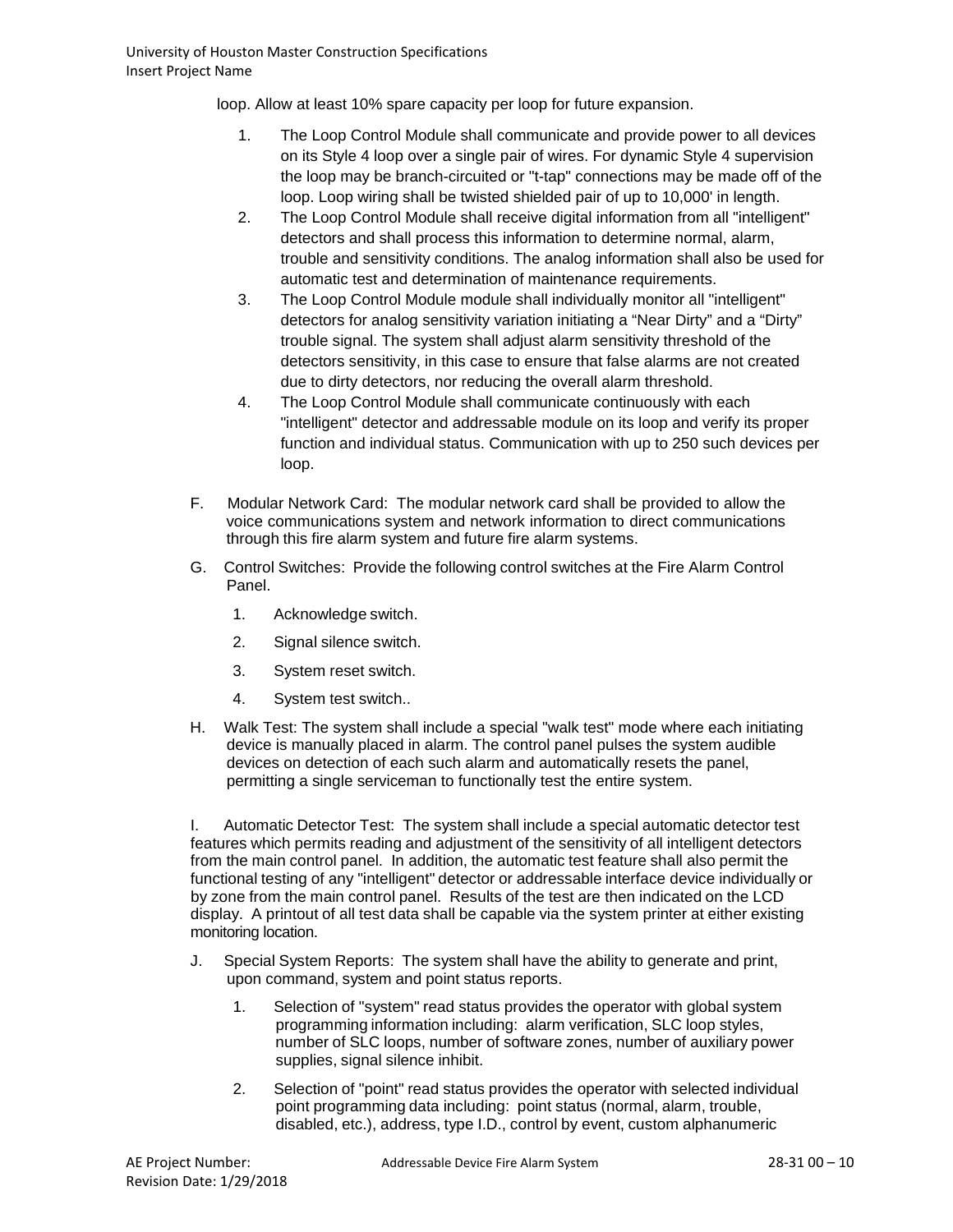label, verification status, alarm threshold level, sensitivity, silenceable/ nonsilenceable, SLC loop number, and device number.

- K. System Diagnostics: The system shall include special software to detect, diagnose, and report failures and isolate such failures to a printed circuit board level.
	- 1. Each module via its resident, independent processor shall periodically perform independent self-test routines as a self-operational/performance test. Any irregularities are reported via the LCD display and trouble indicators.
	- 2. A lamp test function shall be provided to test all system indicators including the LCD display. This function shall also test the panel trouble device for proper operation.
	- 3. A keypad test function shall also be provided allowing the user to interactively confirm that all keys are functional and operating correctly.
	- 4. The system shall include independent "Watch-Dog" timer software to detect and report failure of any microprocessor circuit, memory, or software. The function of this safe-guard software/circuitry is to then restart the respective processor and maintain proper operation of the system. In addition, the master CPU has control over a hardwired reset terminal which can perform a system-wide restart.
- L. Field Programming: The system shall be 100% field-programmable or programmable from the monitoring locations.
	- 1. All programs shall be stored in nonvolatile RAM memory, with a dual partition to allow for switching between partitions to avoid necessity for panel being offline during programming.
	- 2. Programming shall be accomplished only after entering an appropriate and preselected five digit password security code.
	- 3. All programming functions shall be initiated via special system "prompting" menus via the system main CPU. The system shall be capable of direct English language programming and prompting and not require complex digital equations or special formulations.
	- 4. The system shall provide a means to "review" all programmed functions..
	- 5. Any addressable indicating circuit or auxiliary addressable relay shall be programmed to activate on alarm of a single initiating device or a combination of initiating devices.
- M. Event History: The main fire alarm panel shall have the resident ability to store a separate alarms for alarm, trouble, and supervisory events in independent history logs.
	- 1. Event history shall include all system alarms, troubles, operator actions (i.e. acknowledge, silence, reset, program entry, etc.), unverified alarms, circuit/point alterations, component failures.
	- 2. Events shall be time and date stamped and be capable of being recorded and/or reviewed without purging the history file.
	- 3. Events shall be stored in non-volatile buffer memory. Access to history buffer shall be secured via five digit password security code.
	- 4. Event recording shall automatically overwrite the oldest event(s) in memory.
- N. Power Supply: The power supply for the panel and all fire alarm peripherals shall be integral to the control panel.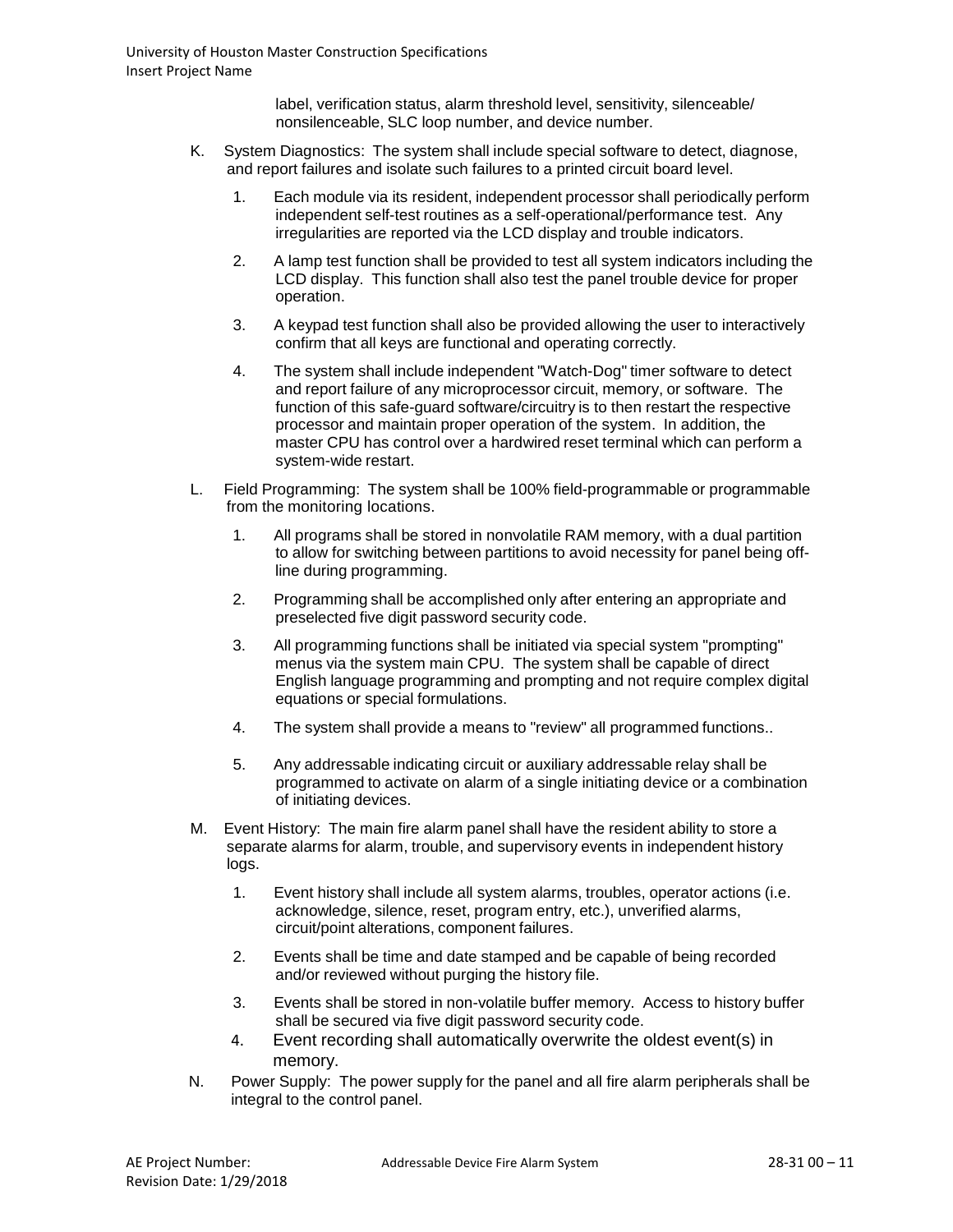- 1. The power supply shall provide all control panel and peripheral power needs with filtered power as well as 3 amperes of regulated 24 volt dc power for external audio/visual devices. The audio/ visual power may be increased as needed by adding additional modular expansion power supplies.
- 2. All power supplies shall be designed to meet UL and NFPA requirements for power-limited operation on all external signaling lines, including initiating circuits and indicating circuits.
- 3. All circuitry shall be UL listed for power-limited application and use positive temperature coefficient devices for current limiting. Fuses or other thermal overload type protection shall be unacceptable.
- 4. The system shall derive its primary operating power from a 120 volt ac, single phase, 60 Hz supply. There shall also be a 24 volt battery standby power source with internally supervised batteries and automatic charger, capable of operating the entire system for a minimum of 24 hours in the supervisory mode and then be capable of operating the alarm devices for a minimum of 15 minutes.
- 5. The power supply unit shall contain suitable overvoltage protection to prevent any malfunction or damage which might occur from line power surges (lightning).
- 6. Upon loss of main power, the power supply unit shall automatically revert to battery power and the system shall remain fully operational.
- 7. When the ac power is restored, the control unit shall automatically revert to normal operation without requiring any manual restarting procedures.
- 8. The battery shall be automatically charged by a built-in short-circuit-proof charger.
- 9. The charging current shall be automatically controlled according to the battery's ambient temperature.
- 10. After a full discharge, the system shall be able to recharge the batteries completely within 24 hours.
- 11. The connection to the battery shall be automatically switched off when the voltage drops below 19 volts to protect battery cells from damage to deep discharge.
- 12. Sealed lead acid batteries shall be used for emergency power source.
- 13. The entire power supply charger circuits including fuses shall be supervised both positive and negative ground fault supervision, battery/charger fail condition, ac power fail indicators. The power supply shall also provide supervision of modular expansion power supplies as may be required. Any malfunction or blown or missing fuses shall result in a fault indication on the control unit.

#### 2.8 VOICE COMMUNICATION PANEL:

A. General: The voice communications panel shall be modular in design, integral to the main fire alarm control panel, utilizing solid state microprocessor circuitry, and be capable of future expansion. The control panel shall be of dead front construction and have specified communications circuits with space for future use and expansion. The primary voice communications panel shall be located in the Fire Command Center. A labeled switch shall be provided in the voice communications panel in the Fire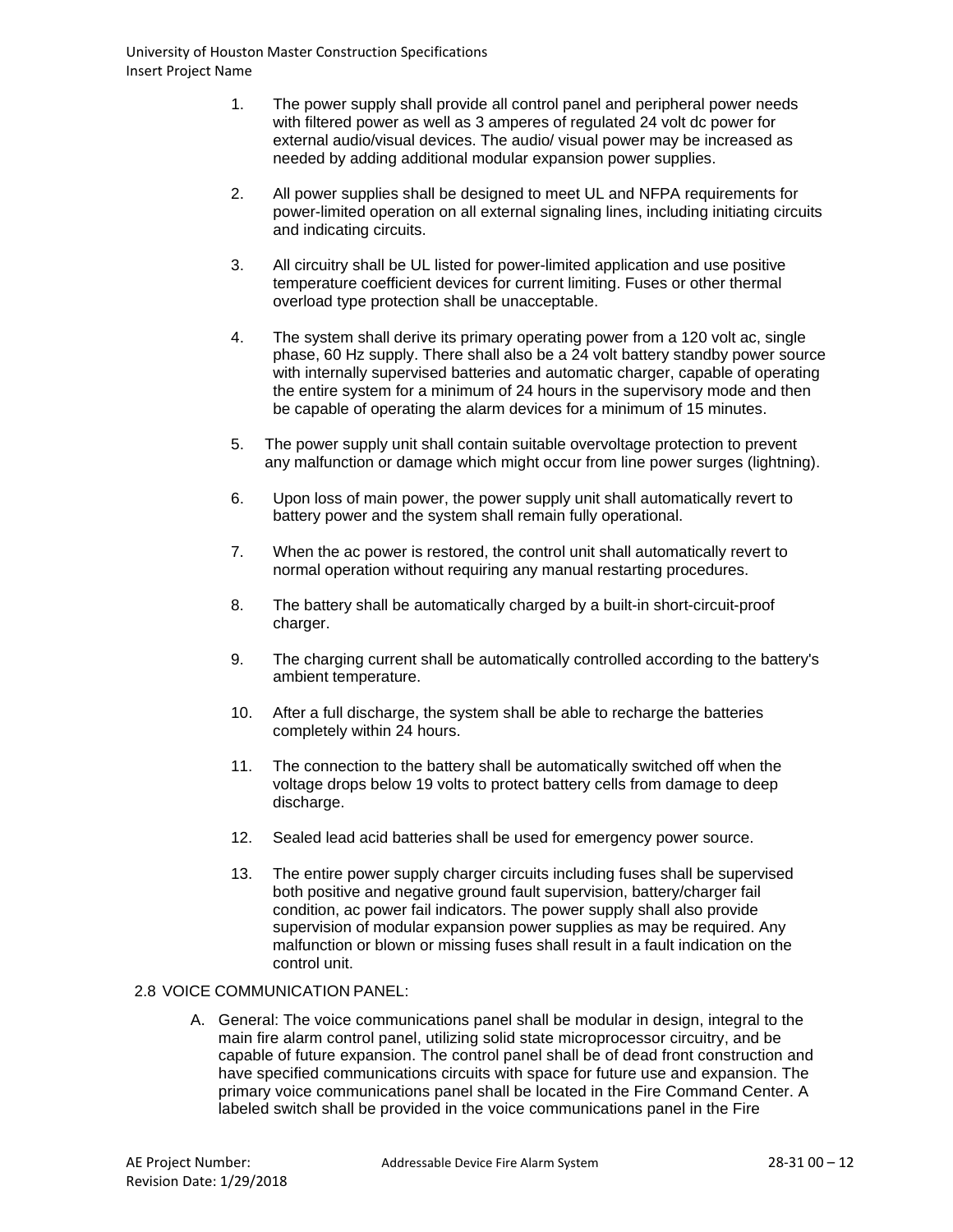Command Center which shall take direct control of the paging system to the Fire Command Center. A labeled LED indicator shall be provided in each voice communications panel to indicate its' operational status.

- B. Communications Controls: The communications control panel shall incorporate the following controls and indicators:
	- 1. All call select switch with LED indicator.
	- 2. General alarm select switch with LED indicator.
	- 3. Audio trouble LED indicator.
	- 4. Manual tone/message select switches with LED indicators.
	- 5. Communications pilot/status LED indicator.
	- 6. Communication zone select switches with LED select indicators.
	- 7. Communications monitor speaker with volume control.
	- 8. Dynamic paging microphone.
- C. Paging:
	- 1. The microprocessor based one way paging system shall be provided with a means to selectively and simultaneously activate voice, tones or digitized messages to any or all zones in the system via electronic membrane touchpad controls. In addition, visual indication by zone will be provided for zones selected.
	- 2. Each audio/speaker circuit will be totally supervised for opens, shorts or grounds with direct shorts prohibiting selection of the respective zone.
	- 3. All audio circuits shall be power limited per the latest UL and NEC Standards.
	- 4. All speaker circuits shall be wired in parallel.
	- 5. Each speaker zone shall be provided with an amber trouble LED for circuit trouble conditions and an active/on LED indicator.
	- 6. Alarm/Paging zones shall be provided: for each building level.
- D. Communication Electronics:
	- 1. The voice communications center shall be a microprocessor based, supervised, multi-function, audio generator. The communications generator shall contain:
		- a. Voice communications CPU.
		- b. Nonvolatile RAM memory.
		- c. Communications configuration dip switches.
		- d. Two custom digitized message circuits.
		- e. Up to four selectable tone generator/oscillators.
	- 2. Each sub-circuit of the communications center shall be fully supervised and failure of any tone oscillator or digital message generator shall revert the system to the default standby generator. Any system/sub-system failure shall be indicated audibly and visually by a system trouble condition.
	- 3. The system shall have the ability to provide any combination of standard digitized factory programmed messages, custom field programmable digitized messages, and/or alarm tones. Capability for multiple messages shall be standard with messages capable of being selected manually and/or via control-by-event program. Custom message programming shall be capable of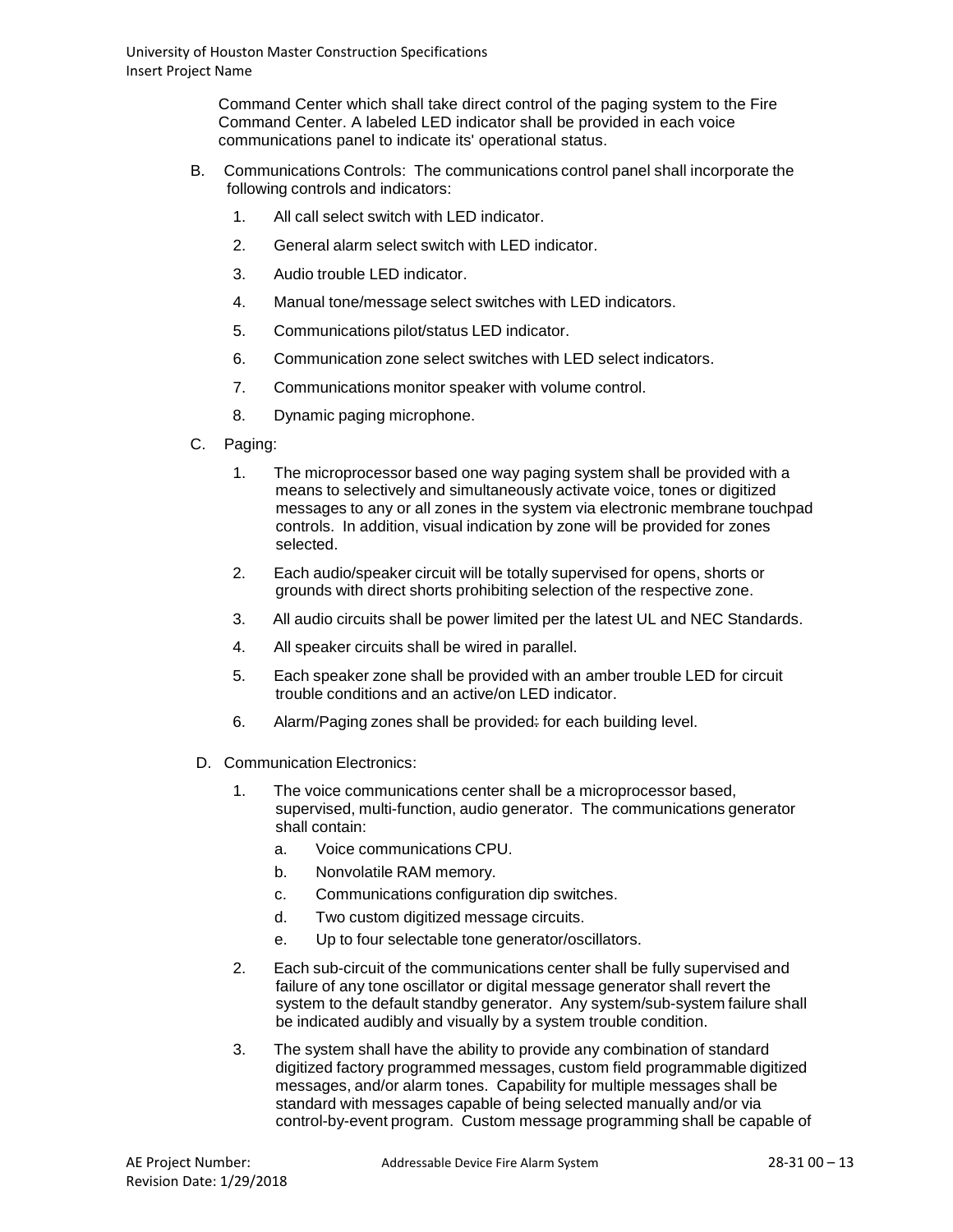being performed at the main fire alarm communications panel and without the need of special programming/recording apparatus or off site programming. Mechanical tape decks/drives shall not be deemed acceptable.

### E. Amplifiers:

- 1. The system shall provide distributed amplification via the system remote panels. The system shall be capable of amplifier expansion capacity as required.
- 2. Each amplifier shall be continuously monitored electronically for proper output level. Each amplifier shall be capable of being properly adjusted for correct output level.
- 3. Each unit shall be equipped with NORMAL level LED and ABNORMAL level LED diagnostic indicators.
- 4. Each amplifier shall provide 100 watts of 75 VRMS power and be capable of being assigned to one or more audible circuits.
- 5. Each unit shall be equipped with its own individual power/pilot LED, audio input trouble LED, battery input trouble LED, and amplifier trouble/fail LED. Any fault or trouble condition shall be annunciated audibly and visually via a system trouble condition.
- 6. The system shall provide automatic standby amplification for any amplifier in the system, with one spare amplifier per panel. Transfer from any faulty amplifier to the standby unit shall be fully automatic.
- F. Alarm Tone: The fire alarm alert tone shall be a slow whoop tone with standby default tone in the event the primary oscillator fails. Transfer to default tone oscillator shall be automatic upon primary oscillator failure. Transfer to default tone shall also be automatic upon failure of any digitized voice message.

#### 2.9 FIREFIGHTER'S TELEPHONE SYSTEM:

- A. Shall not be required by University of Houston Fire Marshall (AHJ).
- 2.10 FIREFIGHTERS' HVAC OVERRIDE
	- A. The emergency communications panel shall provide complete firefighters' manual control override and status for building smoke control systems and be integral to the main fire alarm control panel.
	- B. Each auxiliary function shall be capable of being activated or deactivated manually by selection of the respective circuit via the electronic touchpad controls. The system shall provide ability to shutdown or start designated emergency fans and have the ability to override and reverse any automatic start/ shutdown function. Each firefighters auxiliary control circuit shall be supervised.
	- C. Each controlled fan and system shall incorporate a supervised "confirmed status" LED indicator. Status indicator shall be annunciated when the fan or system is in the "on mode".
	- D. All necessary interfaces between the fire alarm/communications system and firefighters' override controls shall be provided herein as required. The firefighters' override controls shall be completely interfaced with the building Control and Automation System. The firefighters' override system shall be wired as a low voltage 24 volt dc system.
	- E. Firefighters' HVAC override controls and confirmed status indicators shall be as follows: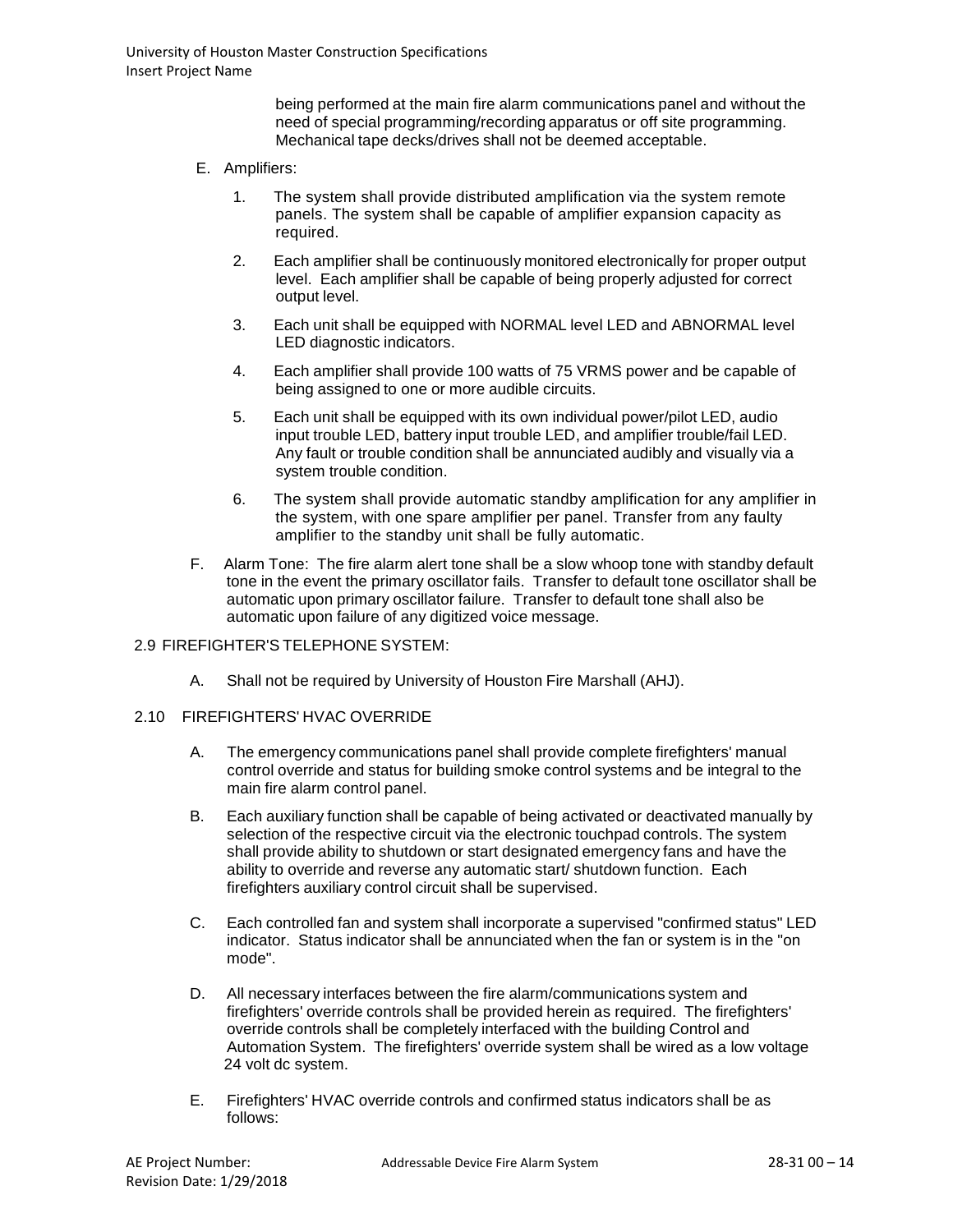- 1. Status indicators for each of the two stairwell pressurization fans. Status indication shall be from a dry contact in the fan starter.
- 2. On/Off/Auto control by unit for the outside air handling unit and each of the exhaust fans. Status indication shall be from a dry contact in the air handling unit starter.
- 3. Off/Auto control unlock all electrically secured doors. Status indication shall be provided from system software.

4. Close/Auto control to close all held open doors and fire/smoke shutters. Status indication shall be provided from system software.

- 2.11 Monitoring Locations:
	- A. System shall be annunciated and controlled at the two existing locations. Fire Alarm graphics will not be required per University of Houston Standards.
- 2.12 CATHODE RAY TUBE (CRT) DISPLAY/KEYBOARDS:
	- A. Will not be required.
- 2.13 PRINTERS:
	- A. Will not be required.
- 2.16 REMOTE ANNUNCIATORS:
	- A. Will not be required, except where shown on plans. Main fire panel will serve as the building primary annunciator.
	- B. Graphic Annunciator:
		- 1. Will not be required.
- 2.15 SMOKE AND HEAT SENSORS/DETECTORS
	- A. Intelligent "Ceiling-mounted" Photoelectric Smoke Sensors: Analog photoelectric smoke sensors shall be provided where indicated on the Drawings.
		- 1. The intelligent photoelectric smoke sensors shall connect via two wires to one of the intelligent control panel loops.
		- 2. The sensors shall use the photoelectric principal to measure smoke density and shall, on command from the control panel, send data to the panel representing the analog level of smoke density.
		- 3. The sensor shall also provide a "Near Dirty" and "Dirty" feature whereby the detector shall initiate a trouble condition should the units sensitivity approach the outside limits of the normal sensitivity window.
		- 4. The sensor shall be provided with extensive RF and EMF noise reduction circuitry.
		- 5. The sensor shall employ sophisticated self-compensating solid state LED light source and photosensitive circuitry.
		- 6. The sensor/control panel shall provide a calibrated test method whereby they will simulate an alarm condition and report that condition to the control panel. Such a test may be initiated at the detector itself activated remotely on command from the control panel.
		- 7. The sensors shall provide address-setting means the sensors shall also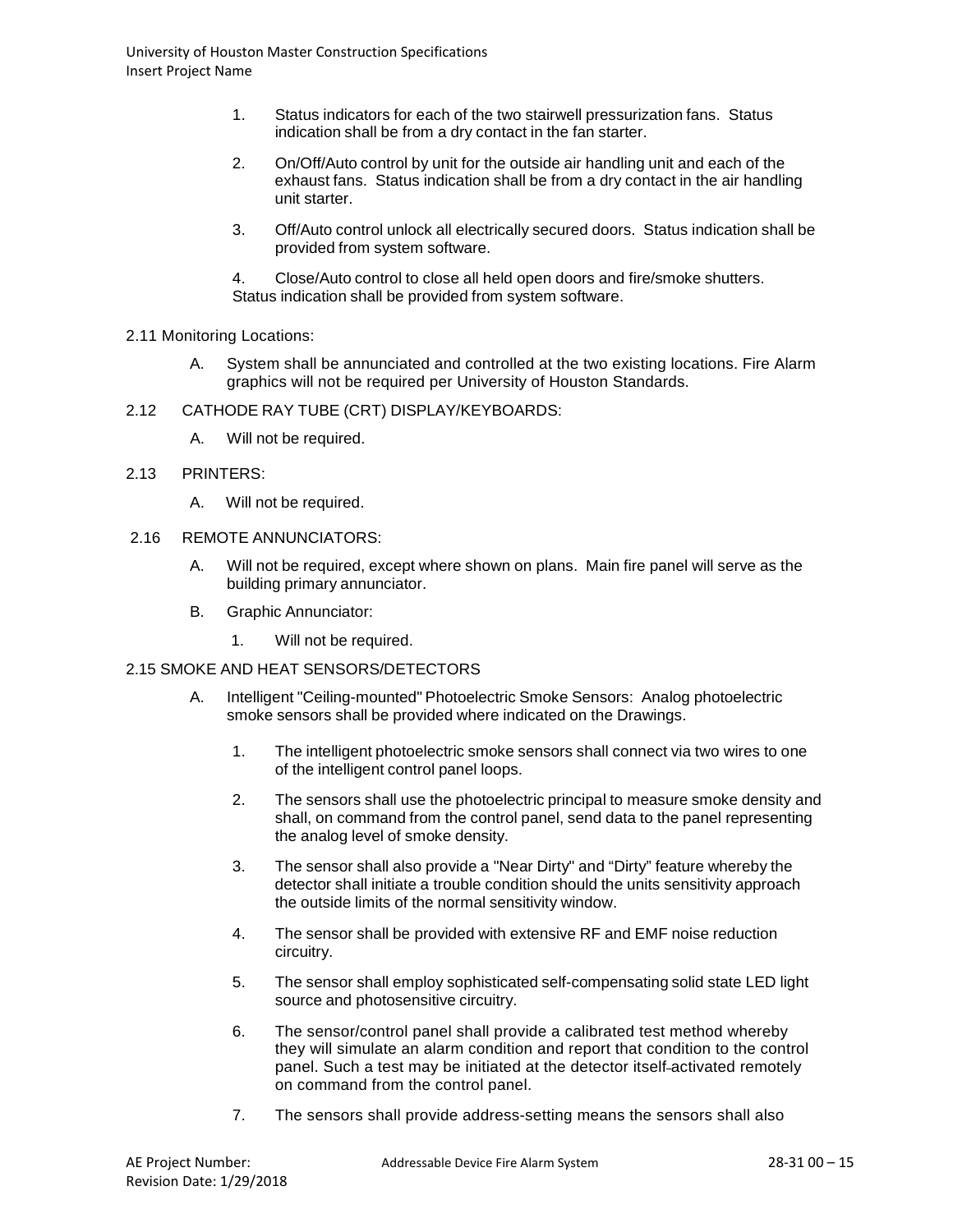store an internal identification code which the control panel shall use to identify the type of sensor.

- 8. The sensors shall provide an alarm and power/status LED. Status LED shall flash under normal conditions, indicating that the sensor is operational regular communication with the control panel. The LED may and in regular communication with the control panel. The LED may be placed into steady illumination by the control panel, indicating that an alarm condition has been detected and verified. The detector shall be capable of allowing an output connection shall be provided in the base for connecting an external remote alarm LED.
- 9. The sensor shall be flush ceiling-mounted and be provided with modular detector head with twist-lock base. Sensors shall also be suitable for surfacemounting below the raised floor or above the ceiling. Sensors shall be provided in smooth attractive white finish, and sealed against dirt, vermin, and back pressure. Sensors shall be provided with fine mesh insect/contaminate screen.
- 10. Sensors shall be UL listed with respective control panel.
- 11. Devices shall not be required in restrooms, individual offices, or shower rooms.
- 12. Devices located in corridors shall be spaced no more than 30 feet apart.
- B. Intelligent "Duct Mounted" Photoelectric Smoke Sensors: Duct-mounted intelligent photoelectric smoke sensor shall be provided where shown on the Drawings.
	- 1. Sensors shall operate on the same principles and exhibit the same basic characteristics as area type "intelligent" smoke sensors. The unit shall be capable of interchanging/accepting either photoelectronic or ionization type sensors.
	- 2. The sensor shall operate in air velocities of 300 FPM to 4,000 FPM without adverse effects in detector sensitivity.
	- 3. Each sensor shall operate directly with the intelligent control panel loop, without an interface module.
	- 4. The unit shall consist of a molded plastic enclosure with molded integral conduit knock-outs. The unit shall be provided with clear faceplate cover to provide visual viewing of detector/sensor for monitoring sensor operation and chamber condition. The duct housing shall be provided with gasket seals to provide proper sealing of housing to mechanical ductwork and to ensure proper air flow into the detector sampling chamber. Duct housing shall be designed to easily mount to rectangular or round ducts. Where duct detectors are mounted in a location not easily accessed, provide a remote alarm test switch and LED in an accessible location.
	- 5. The duct sensor unit shall be UL listed to the most current UL 268A standard and be cross-listed for use with the fire alarm control panel.
	- 6. Each duct sensor unit shall be equipped with sampling tubes protruding into the associated ductwork. Sampling tubes shall extend the width of the duct. Sampling tubes shall be provided with integral porosity filter system to aid in reducing detector contamination. Sensors shall be installed per NFPA 90A.
	- 7. Each sampling tube will be supported on both ends.
- C. Intelligent Ceiling Mounted Heat Sensors: Analog thermal sensors shall be provided where indicated on the Drawings.
	- 1. The intelligent thermal sensors shall connect via two wires to one of the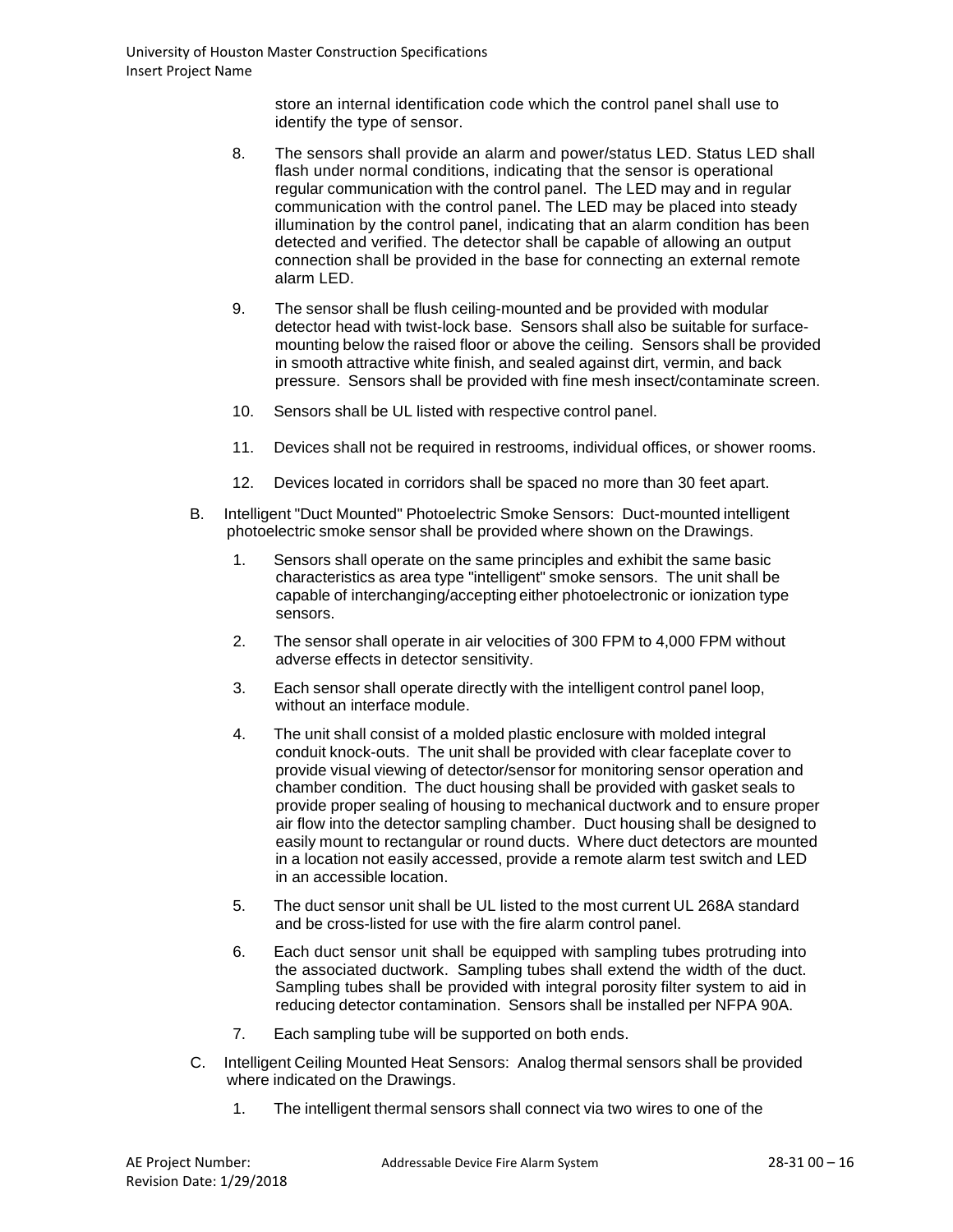intelligent control panel loops.

- 2. The sensors shall use dual electronic thermostats to measure temperature levels in its chamber and shall, on command from the control panel, send data to the panel representing the analog temperature level.
- 3. The sensors/control panel shall provide a test method whereby they will simulate an alarm condition and report that condition to the control panel. Such a test may be initiated at the sensor itself or may be activated remotely on command from the control panel.
- 4. The sensors shall provide address-setting means. The sensors shall also store an internal identification code which the control panel shall use to identify the type of detector.
- 5. The sensors shall provide am alarm and power/status LED. Status LEDs shall flash under normal conditions, indicating that the sensor is operational and in regular communication with the control panel. The LED may be placed into steady illumination by the control panel, indicating that an alarm condition has been detected. The detector shall be capable of allowing an output connection shall be provided in the base for connecting an external remote alarm LED.
- 6. The sensor shall be semi-flush ceiling-mounted and be provided with modular detector head with twist-lock base. Sensors shall be provided in smooth white finish.
- D. Optical beam smoke detectors and an addressable input device shall be provided where indicated on the Drawings.
	- 1. Detectors shall consist of a control unit, an infra-red transmitter unit and an infra-red receiver unit. Detector shall be powered at 24 VDC from the fire alarm system.
	- 2. Detector shall have a self-check and automatic compensation circuit to compensate for dust accumulation, component aging and temperature change.
	- 3. Detectors shall be installed to project a beam approximately 1 foot below the ceiling in the projected area and shall alarm when smoke in the beam path reduces the signal strength to between 40 and 93 percent for period of 5 seconds.
	- 4. The detector shall remain in an alarm condition until reset.

## 2.16 MANUAL STATIONS:

- A. Addressable Manual Stations: Flush mounted dual action manual stations with an addressable interface module or approved equal shall be provided where indicated on the drawing the Drawings.
	- 1. Manual stations shall be an alternate color to the wall color they are installed on, for easy identification.
	- 2. The manual station addressable module shall connect with two wires to one of the intelligent control panel loops.
	- 3. The module at the manual station shall, on command from the control panel, send data to the panel representing the state of the manual station switch.
	- 4. The manual station addressable module shall provide address-setting means.
	- 5. All pull stations will require a UL and ADA listed pull station cover with integral piezo alarm.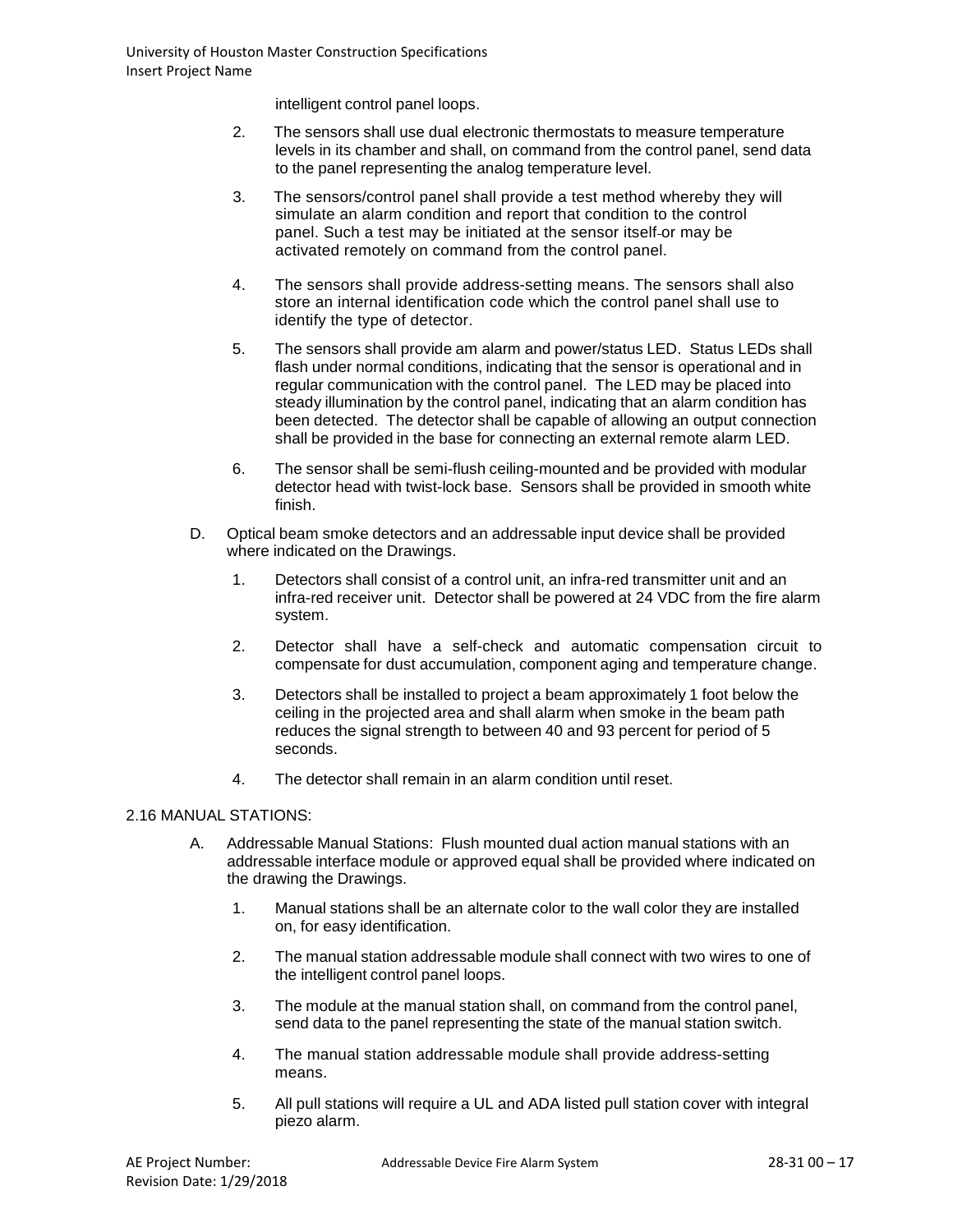### 2.17 INPUT/OUTPUT DEVICES:

- A. Monitor Module (Addressable input Device): Addressable monitor modules shall be provided where required to interface to contact alarm devices.
	- 1. The monitor module shall be used to connect a supervised zone of conventional initiating devices (any N.O. dry contact device, including 4 wire smoke detectors) to an intelligent loop.
	- 2. The monitor module will mount in a 4" square electrical box.
	- 3. The monitor module shall provide address-setting means using a binary DIP switch.
- B. Control Module (Addressable Output Device): Control/relay modules shall be provided where required to provide audible alarm interface and/or relay control interface.
	- 1. The control module shall be used to connect a supervised zone of conventional indicating devices (any 24 volt polarized audiovisual indicating appliance) to an intelligent loop. The zone may be wired Class A or Class B field-selected. The control module may be optionally-wired as dry contact (Form C) relay.
	- 2. The control module will mount in a standard 4" electrical box.
	- 3. Power for the relay actuation shall be provided by the intelligent detector loop to reduce wiring connection requirements. Audio/visual power shall be provided by a separate loop from the main control panel or from supervised remote power supplies.
	- 4. The control module shall provide address-setting means
- C. Auxiliary Control Relays: Relays shall be provided for control interface. Relays shall be heavy duty type and rated up to 20 amps at 120 volts ac, 60 Hz. Relays shall be provided with NEMA 1 dust cover assembly and be provided with DPDT contacts.
- D. Sprinkler Water Flow and Pressure Switches: Switches shall be furnished and installed under Division 15, with wiring and addressable input device interface by this Contractor.
- E. Fire Protection OS&Y Valve Supervisory Switches: Switches shall be furnished and installed under Division 15, with wiring and addressable input device interface by this Contractor. Switches shall activate a supervisory signal within two turns of the valve or more than 1/3 of the valve travel toward the closed position.
- F. Fire Suppression System Panel shall be a networked fire alarm control panel that will reside on the existing fire alarm network and share point information and control with the monitoring locations and any panel on network.
- G. Fire Pump Controllers: Dry alarm and trouble output contacts shall be provided in the Fire Pump Controllers furnished and installed under Division 15, with wiring and addressable input device interface by this Contractor.
- H. Elevator Recall: Addressable fire alarm system dry output contacts installed by this Contractor shall provide a recall signal to the elevators furnished and installed under Division 14.
- I. Security/Access Control Interface: Addressable fire alarm system dry output contacts installed by this Contractor shall provide an unlock signal to the Security/Access Control system furnished and installed under Division 11.
- J. Magnetic Door Holders: Low profile 24 volt wall or floor mounted electromagnetic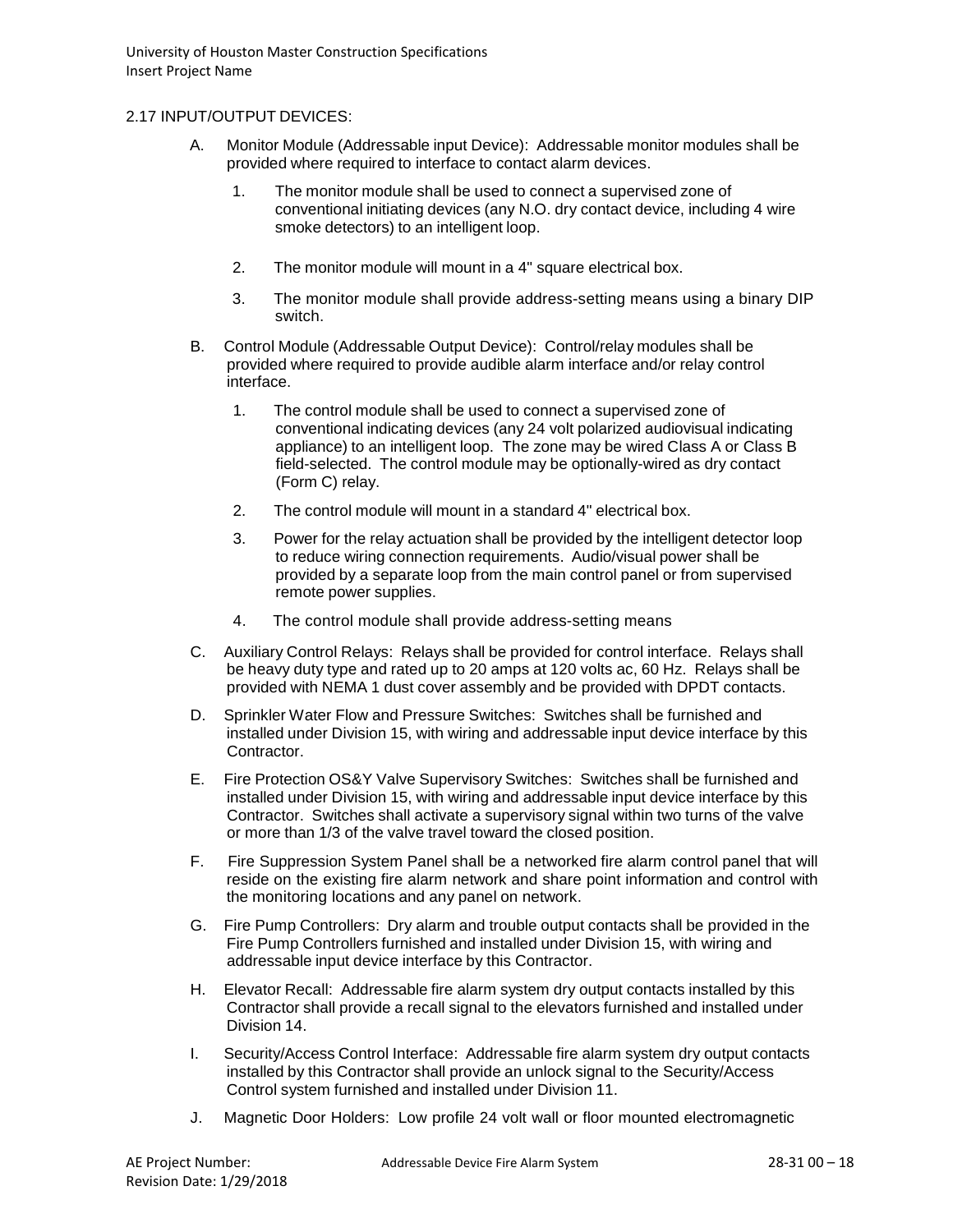door hold opens as required to suit installation requirements. Magnetic door hold opens shall be powered from the fire alarm system.

- K. Fire/Smoke Shutter Interface: Addressable fire alarm system N.C. dry output contacts installed by this contractor shall provide a hold open signal to fire/smoke shutters and release controls provided under another Division.
- L. Fire Command Center Electric Strikes: Addressable fire alarm system N.C. dry output contacts installed by this contractor shall provide a hold locked signal to electric strikes provided under another Division.
- M. Smoke Control/HVAC Interface: Addressable fire alarm system dry output contacts installed by this Contractor shall provide equipment positive start and stop signals for Firefighters' Override, stop signals for equipment shutdown and start signals for smoke control made initiation and equipment start up to the Building Control and Automation System furnished and installed under Division 15, as applicable. Addressable control relays and inputs shall be located within 2 feet of the controlled/monitored device.

#### 2.18 ALARM SIGNAL DEVICES:

- A. Ceiling Mounted Fire Alarm Speakers in Finished Areas: Flush mounted fire alarm speakers shall be provided.
	- 1. Speakers shall be listed under UL Standard 1480, meet all specifications of the Life Safety Code and be capable of reproducing both tone alerts and voice communication instructions. Speakers shall have built in matching transformer, field selectable multiple power taps and circuitry for speaker/line supervision. Speakers shall be provided with screw terminal connection points.
	- 2. Speakers shall have a textured white decorative grill. Speakers shall be tapped to produce a minimum sound-pressure level of 87 dBA at 10'.
	- 3. Speakers shall be ceiling mounted and located as required and as located on the drawings.
- B. Ceiling Mounted Fire Alarm Speakers/Visual Signals in Finished Areas: Flush mounted fire alarm speakers with integral visual alarm signals or equal shall be provided.
	- 1. Speakers shall be listed under UL Standard 1480, meet all specifications of the Life Safety Code and be capable of reproducing both tone alerts and voice communication instructions. Speakers shall have built in matching transformer, field selectable multiple power taps and circuitry for speaker/line supervision. Speakers shall be provided with screw terminal connection points.
	- 2. Speakers shall have a textured white decorative grill. Speakers shall be tapped to produce a minimum sound-pressure level of 87 dBA at 10'.
	- 3. Speakers shall be ceiling mounted and located as required by code, and as located on the drawings.
	- 4. Visual alarm signals shall be integral with audible alarm device where shown on the drawings. Strobe lettering shall be oriented with lettering properly oriented with letters vertical, with strobe unit installed. The word "ALERT" shall be used instead of "FIRE."
	- 5. Visual units shall be of the electronic flashing xenon strobe type and operate on 24 volts dc. Lights shall operate in unison with audible alarm signals and continue flashing upon silencing of alarm signals.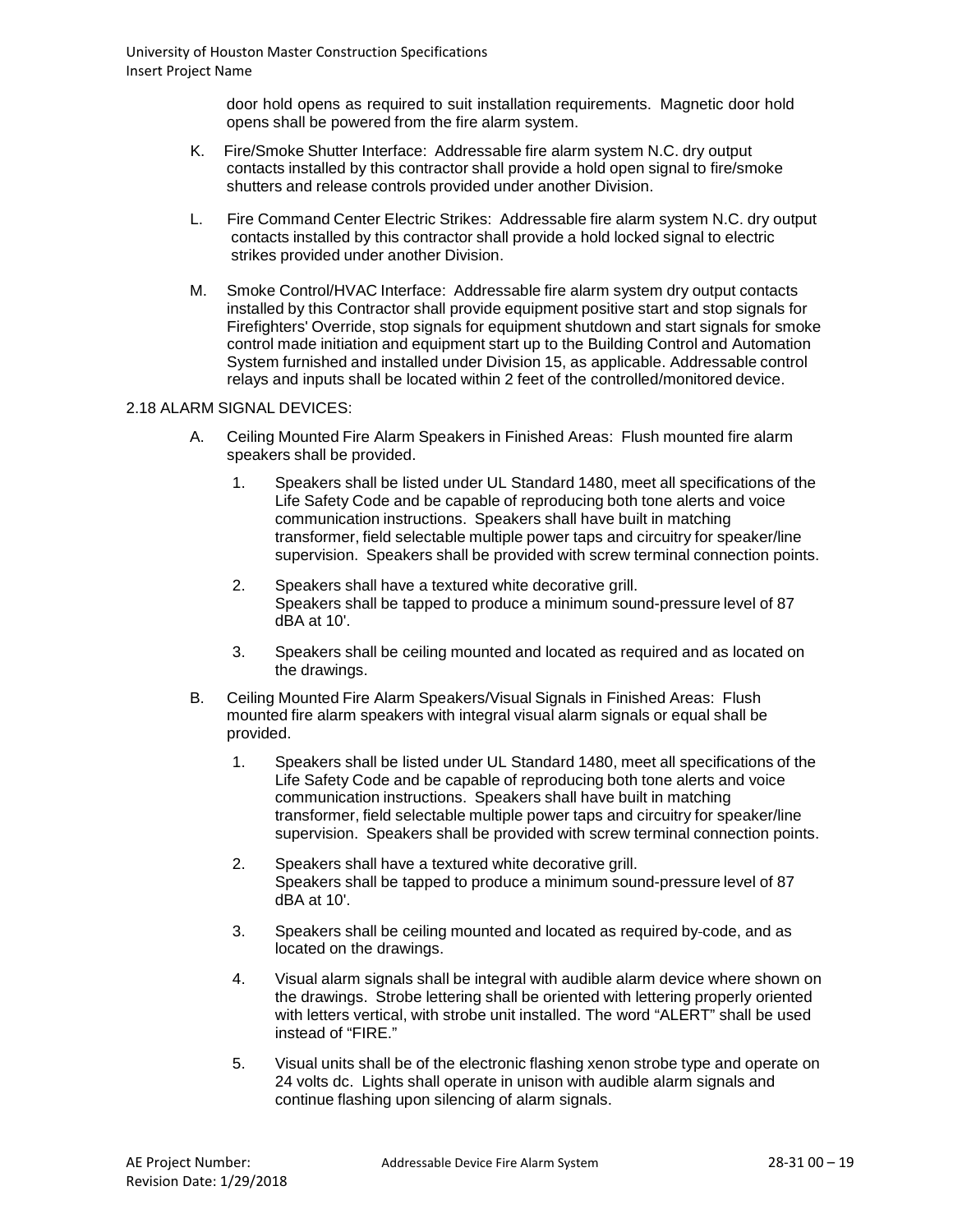- 6. Visual shall be synchronized.
- C. Wall Mounted Fire Alarm Speakers/Visual Signals in Unfinished Areas: Recess/surface mounted fire alarm speakers with integral visual signals or equal shall be provided.
	- 1. Speakers shall be listed under UL Standard 1480, meet all specifications of the Life Safety Code and be capable of reproducing both tone alerts and voice communication instructions. Speakers shall have built in matching transformer, field selectable multiple power taps and circuitry for speaker/line supervision. Speakers shall be provided with screw terminal connection points.
	- 2. Speakers shall have a textured white decorative grill. Speakers shall be tapped to produce a minimum sound-pressure level of 87 dBA at 10'.
	- 3. Speakers shall be wall mounted and located as required by code and as located on the Drawings.
	- 4. Visual alarm signals shall be integral with audible alarm device where shown on the Drawings. Strobe lettering shall be oriented with lettering properly oriented with letters vertical, with strobe unit installed. The word "ALERT" shall be used instead of "FIRE."5. Visual units shall be of the electronic flashing xenon strobe type and operate on 24 volts dc. Lights shall operate in unison with audible alarm signals and continue flashing upon silencing of alarm signals.
	- 6. Visual shall be synchronized.

### 2.19 FIRE ALARM POWER BOOSTERS:

- A. Provide power boosters as required. Power to be provided from emergency panel located on each floor in mechanical or electrical rooms.
- 2.20 SYSTEM WIRING:
	- A. The equipment supplier shall furnish to the installing contractor a complete detailed point-to-point wiring diagram showing the system equipment and required number, type and sizes of conductors and conduit sizes. Where common devices which break the alarm circuit are installed on a common zone with shorting type device, the circuit breaking devices shall be wired electrically downstream of the shorting type devices.
	- B. All fire alarm system wiring shall be multi-conductor, UL listed FPL for limited energy (300 volt) and fire alarm applications, and NEC approved fire alarm cable. Wiring shall be installed in accordance with NEC, local codes, Article 760 of NFPA Standard 70, and manufacturer's recommendations. All wiring shall be copper and installed in conduit sized in accordance with the National Electrical Codes.
	- C. Fire alarm system wiring shall be color coded.
	- D. All fire alarm system junction boxes including covers, shall be secured, painted red and marked in contrasting lettering.

E. Wire size shall be determined by calculated voltage drop and circuit loading. Minimum wire size shall be as follows:

- 1. #18 AWG for initiating and low voltage auxiliary control circuits.
- 2. #16 AWG for alarm circuits.
- 3. #14 AWG for all power circuits.

## **PART 3 - EXECUTION**

3.1 INSPECTION: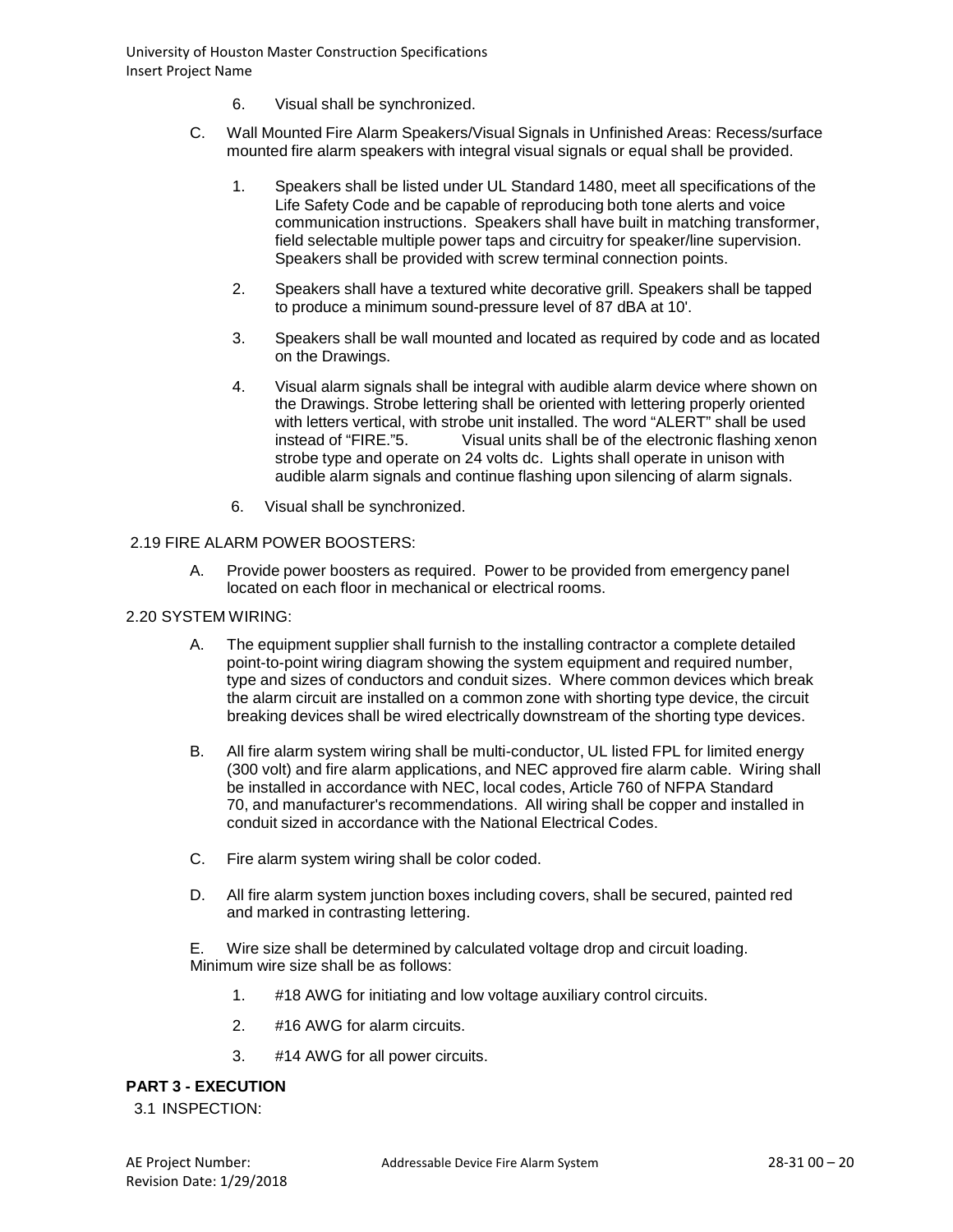- A. Installer shall examine the areas and conditions under which the fire alarm system is to be installed and notify the Contractor in writing of conditions detrimental to the proper and timely completion of the work. Do not proceed until unsatisfactory conditions have been corrected.
- 3.2 SYSTEM DESIGN:
	- A. General: The basic equipment and device locations have been shown on the contract drawings. Specific wiring between equipment/devices has not been shown. It is the contractor's responsibility to submit for approval the COMPLETE ENGINEERED system configuration and layout showing all devices, wiring, conduit, and locations along with other required information as specified herein.
- 3.3 PROGRAMMING:
	- A. General: The manufacturer shall provide and install a menu driven software package, and shall provide all required programming of the system, including digitized voice alarms, graphics and action messages. Map and report formatting will be part of the software package. The software programming shall provide clear decision-making displays and text during critical alarm conditions that will allow the operator to make simple decisions during a crisis.
	- B. Review: Before the manufacturer loads the program the Owner shall be given the opportunity to review and approve all textural displays, messages and system sequences.
- 3.4 INSTALLATION:
	- A. General: Install system and materials in accordance with manufacturer's instructions, roughing-in drawings, and details on the Drawings. Install electrical work and use electrical products complying with the requirements of the applicable Division 16 sections of these Specifications. Mount manual stations and alarm devices at heights specified in NFPA 72.
	- B. Wiring: All wiring shall be in accordance with NFPA 72, the National Electrical Code, Local Codes, and Article 760 of NFPA Standard 70. All wiring sizes shall conform to recommendations of the equipment manufacturer, and as indicated on the engineered shop drawings.
		- 1. Install fire alarm system line voltage and low-voltage wiring in a suitable raceway. Conceal fire alarm system wiring in conduit in mechanical rooms and areas where other conduit and piping are exposed. Fasten flexible conductors, which bridge cabinets and doors, neatly along hinge side and protect against abrasion. Tie and support the conductors neatly.
		- 2. All wiring shall be run in a supervised fashion (i.e. no branch wiring or doglegged wiring) per NFPA requirements such that any wiring disarrangement will initiate the appropriate trouble signals via the main control panel per NFPA and UL requirements. Intelligent SLC loops may be T-tapped/branch wired due to inherent dynamic supervision.
		- 3. Wiring splices shall be kept to a minimum with required splices to be made in designated terminal boxes or at field device junction boxes. Transposing or color code changes of wiring will not be permitted. End-of-line supervisory devices shall be installed with the last device on the respective circuit. Said device shall be appropriately marked designating it as the terminating device on the respective circuit.
		- 4. No AC wiring or any other wiring shall be run in the same conduit as fire alarm wiring.
		- 5. Number code and color code conductors appropriately and permanently for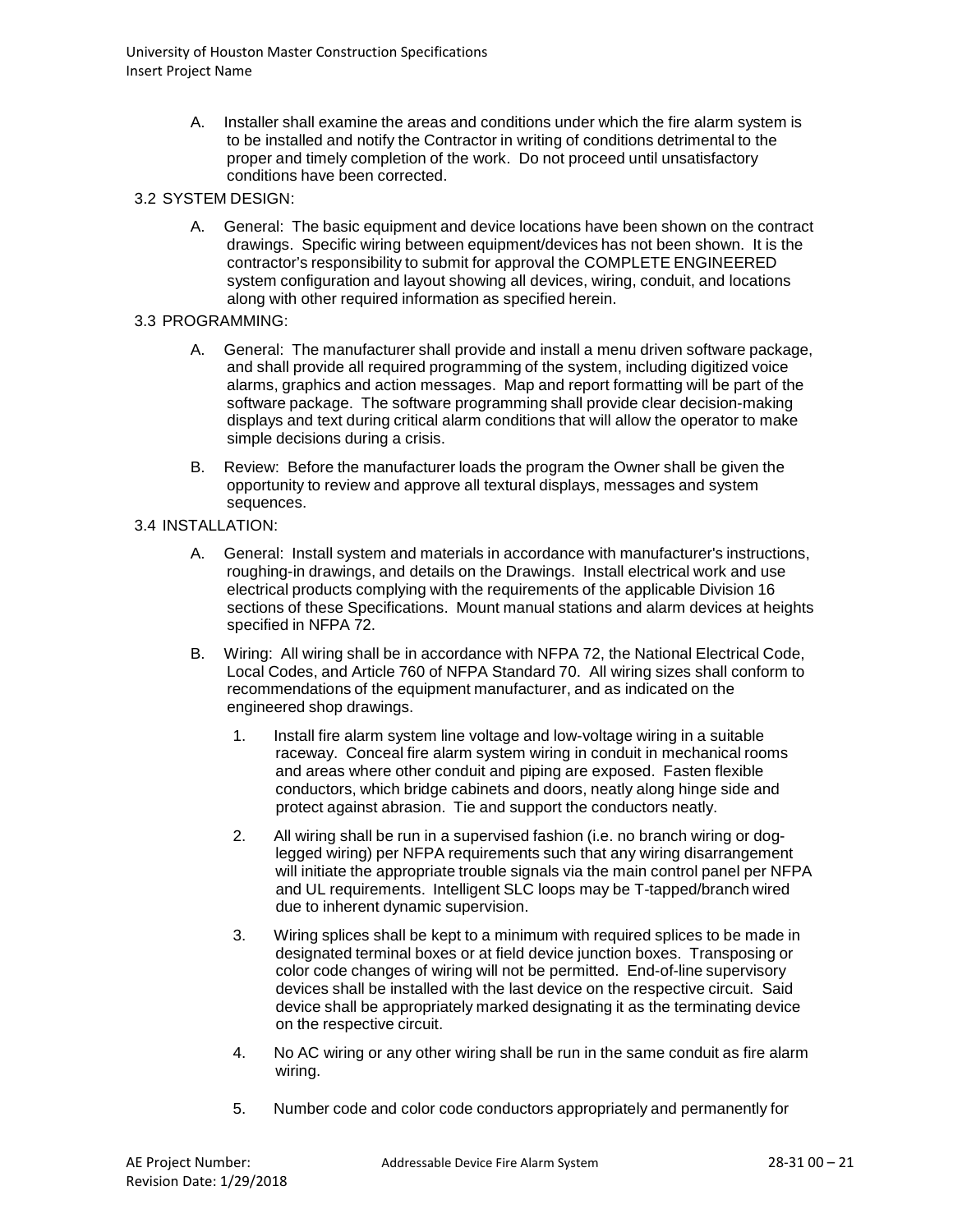future identification and servicing of the system.

- C. Conduit/Raceway: All wire shall not be required to be installed in an approved conduit/raceway system (except where excluded by NEC and the local authority having jurisdiction). Maximum conduit "fill" shall not exceed 40% per NEC.
	- 1. Conduit and raceway system shall be installed, where required, as specified other Sections of the Specifications.
	- 2. Minimum conduit size shall be 3/4" EMT. Install conduit per engineered shop drawings.
	- 3. All vertical wiring and all main trunk/riser wiring shall be installed in a complete raceway/ conduit system. All riser boxes shall be adequately sized for the number of conductors traversing the respective box as well as the number of terminations required. All vertical risers shall be installed in 2 hour rated chases.
- D. Labeling: All system controls, indicators and other devices shall be labeled with names, designations and operating instructions as applicable. Labels shall be either engraved nameplates or covered printed labels and shall be approved by the Engineer. All water flow switches which are hidden shall have identification points. These identification points shall be red tags with white lettering indicating location of the water flow switch. Tag location will be visible from corridors.
- E. Checkout: Check wiring to ensure that wiring is in accordance with the system manufacturer's wiring diagrams and that the system is free of open circuits, short circuits, and grounds.
- F. Identification: Refer to for additional requirements concerning painting, nameplates, and labeling.
- 3.5 COORDINATION:
	- A. It shall be the responsibility of the installing contractor to coordinate all requirements surrounding installation of the fire alarm system with all trades. Adequate coordination shall be provided to ensure proper installation and interface to all peripheral items required to interact with the fire alarm to provide a complete and functional life safety system.
	- B. The installing contractor shall be fully responsible for coordinating all system and device messages and system operation with the Owner's Representatives and Operating Personnel.

## 3.6 SYSTEM CHECKOUT AND TEST:

- A. All final control panel connections shall be made by a state licensed, factory-trained technical representative of the manufacturer and who shall supervise a System Checkout and Test to demonstrate and confirm to the Engineer, and Owner's Representative that the fire alarm system is 100% operational upon completion of the installation, and that it complies with all local code requirements and these specifications. It is intended that the System Checkout and Test be followed by a continuing program of inspection testing and maintenance. The Contractor shall provide a proposal to the Owner for a Maintenance, Inspection and Quarterly Testing Contract in compliance with NFPA 72, upon completion and system checkout.
- B. The System Checkout and Test shall be performed within 30 days after the fire alarm installation and all peripheral systems are completed. The System Checkout and Test shall be performed by a minimum of two licensed fire alarm system technicians, one of which is licensed by the State of Texas, and acceptable to the Engineer and the authority having jurisdiction. The test shall be performed in two parts and twoway radios for use by the test observers shall be provided. The first part shall be a full dry-run test with all subcontractors present, but without the Owner's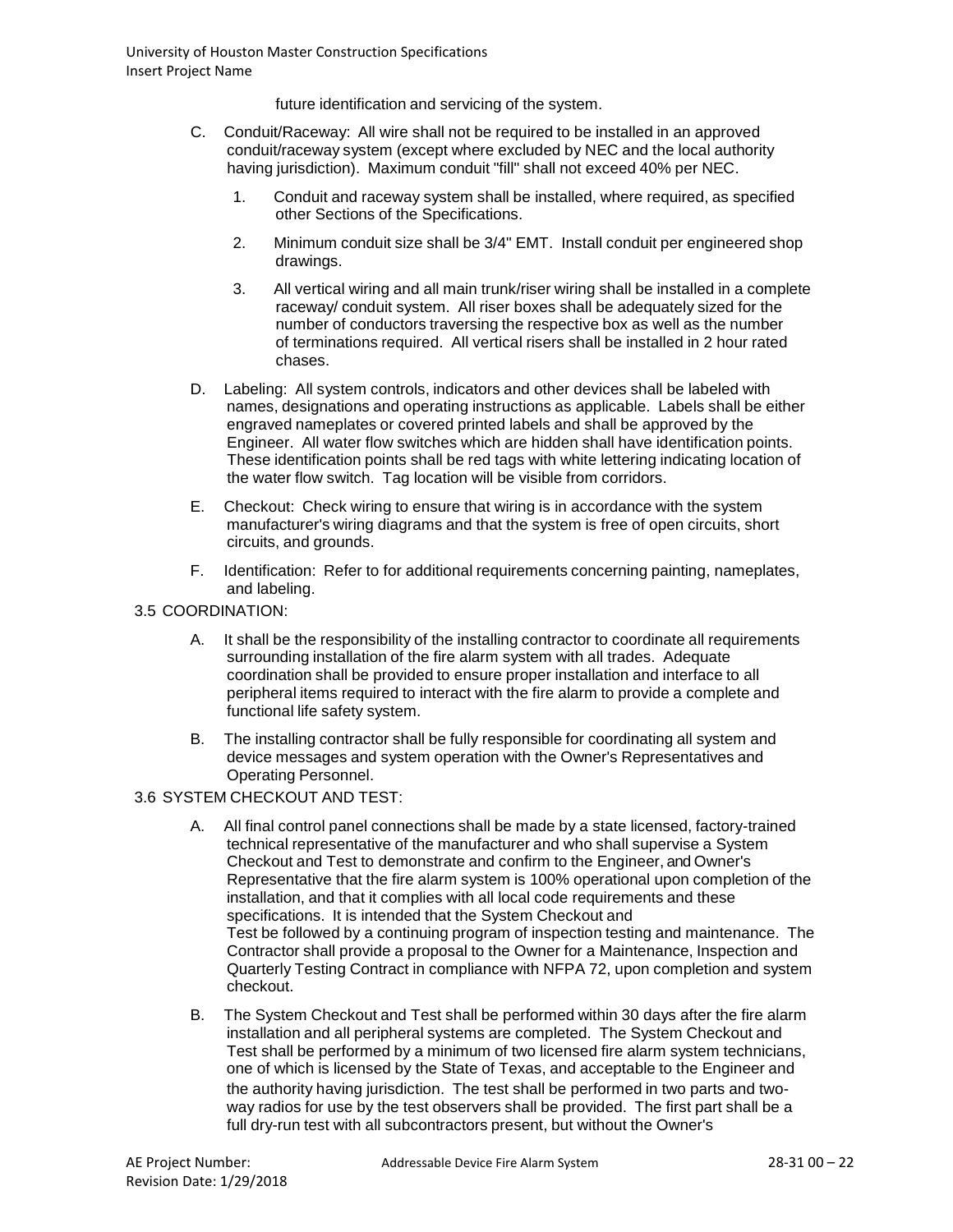Representative or fire department present. After the dry-run test is successfully completed, then the final test with the Owner's Representative present shall be performed.

- C. This Contractor shall coordinate the test schedule with all necessary parties and subcontractors required to be present for a complete and functional test.
- D. The System Checkout and Test which is a comprehensive 100% inspection and test of all fire alarm system equipment and shall include, but not be limited to the following:
	- 1. Fire Alarm Control Equipment:
		- a. A visual and functional test of all fire alarm control and auxiliary control equipment.
		- b. A visual inspection shall be conducted to establish that all electrical connections and equipment as required are properly installed and operating.
		- c. A remote functional fault simulation test shall be conducted on all relevant field wiring terminations to ensure that all wiring is properly supervised as required.
		- d. All indicators shall be tested to ensure proper function and operation.
		- e. All device messages shall be verified to be correct, as installed.
		- f. All system auxiliary functions including, but not limited to, CPU reporting, elevator recall, fire/ smoke door and shutter control, security interface, HVAC equipment control and shutdown, smoke control initiation, and other specified control functions shall be functionally tested to verify proper operation and proper system messages.
		- g. Control panel supervisory and alarm current readings shall be taken to verify that the control panel has the appropriate power supplies and standby batteries to operate the system as required. A 3 minute general alarm stress test both under ac power and standby power shall be conducted to further ensure complete operation of the system.
		- h. The Voice Communication System shall be visually and functionally tested to verify proper operation. Voice paging zoning shall be verified and automatic and manual operation of the voice paging system shall be fully verified. Self-monitoring functions of the voice paging system shall be verified.
		- i. An intelligibility test shall be conducted with the ADS (acoustically distinguishable space) designated by the AHJ.
		- j. The firefighters' HVAC system override panel shall be 100% functionally tested to verify that all control switches and indicators function as specified.
	- 2. Fire Alarm Peripheral Devices: All fire alarm peripheral devices shall be functionally tested and the location and testing information recorded for each device.
	- 3. Initiating Devices (Manual and Automatic):
		- a. All manual and automatic initiating devices shall be inspected to ensure proper placement and mounting as recommended by the manufacturer and as indicated in these specifications.
		- b. All manual fire alarm stations and all automatic initiating devices (smoke detectors, heat detectors, water flow switches, etc.) shall be functionally tested for alarm operation.
		- c. A minimum of 10% of initiating devices shall be functionally tested for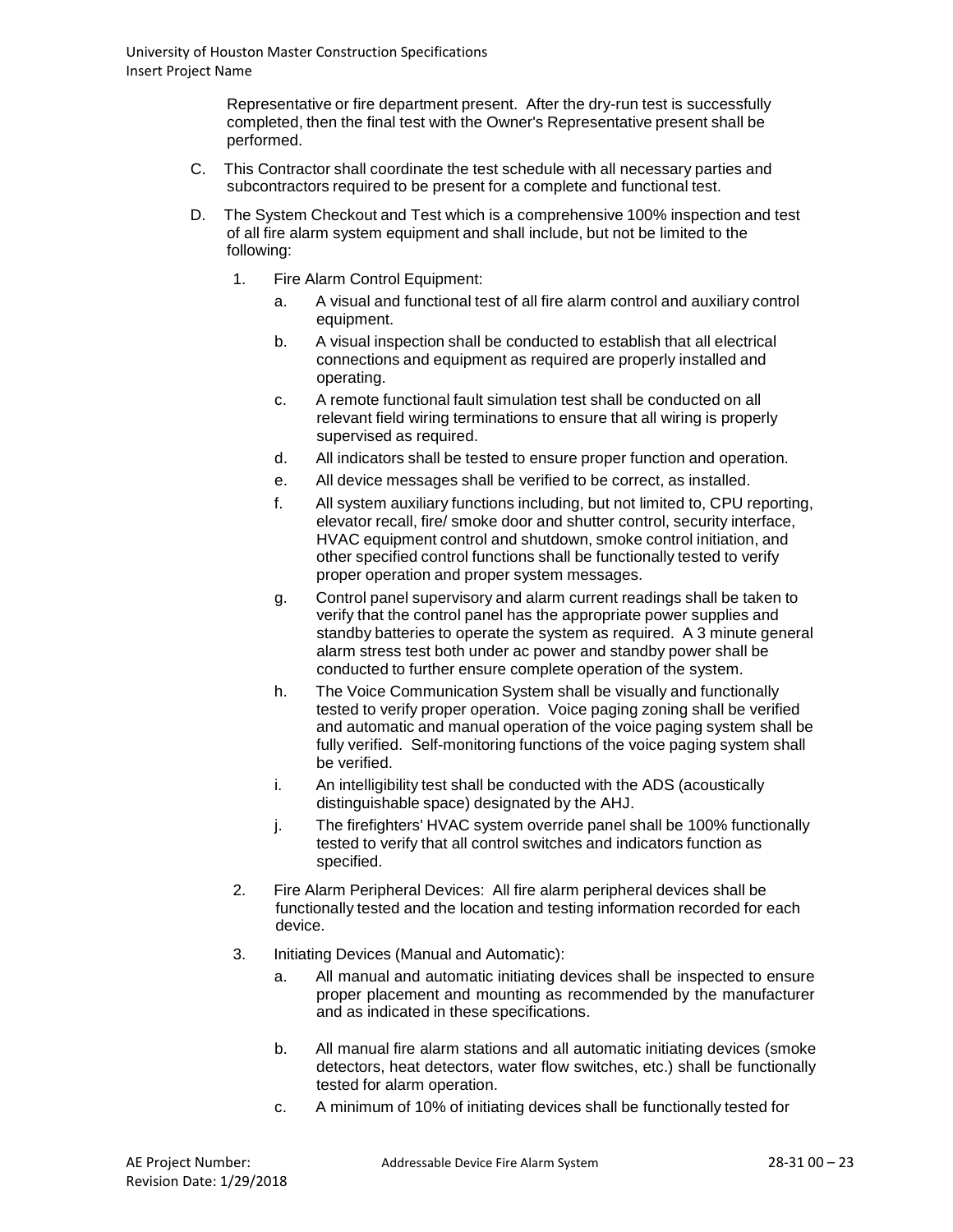proper wiring supervision. Failure of any tested device on any zone shall require that all devices in that zone shall be tested for supervision.

- d. All device messages shall be verified to be correct as installed.
- 4. Alarm Signaling Devices:
	- a. All visual alarm indicators and exit sign flashing shall be functionally tested to ensure proper operation and that they are clearly visible.
	- b. Alarm signaling devices shall be field-checked and tested for proper operation and output.
	- c. Decibel reading shall be taken to ensure that the alarm signal level can be clearly heard in all areas of the facility, if required by the authority having jurisdiction. Additional devices may be required to provide adequate sound penetration (or as required by the local authority having jurisdiction). Contractor shall provide a unit price for such devices should they be required.
	- d. An intelligibility test shall be conducted to ensure the alarm message can be clearly heard in all areas of the facility. The ADS (acoustically distinguishable space) shall be designated by the authority having jurisdiction.
	- e. A minimum of 10% of the alarm signaling device shall be functionally tested for proper wiring supervision.
- 5. Reporting:
	- a. Upon completion of the 100% System Checkout and Test, four copies of the final report shall be documented, certified, and sent to the Engineer for distribution to the Owner or authorized Owner's Representative indicating that all fire alarm equipment has been tested and is 100% operational.
	- b. The final report shall be generated by the equipment manufacturers headquarters or authorized representative to ensure integrity and uniformity of all testing procedures and reporting. The report shall contain the testing information, stating the precise location and operational status of each and every peripheral device and shall include a Fire Alarm System Certification and Description Document per NFPA 72.
	- c. The 100% System Checkout and Test shall be performed by factorytrained representatives, and one of the individuals shall possess a state license for fire alarm installation supervision.
	- d. Upon satisfactory system checkout, the fire alarm system shall be labeled with the appropriate State of Texas fire alarm labels.

## 3.7 TRAINING:

A. Upon completion of the installation, the equipment manufacturer shall furnish his services for a period of 8 hours of demonstration and training in the use of the system and its connected equipment. The 8 hour training period shall consist of operations and trouble shooting and technical trouble shooting of the fire alarm panel and system. All training shall be provided at the site.

### 3.8 AS-BUILT/RECORD DRAWINGS:

A. Two sets of manuals and as-built drawings shall be provided by the Contractor. The as-built drawings shall include a reproducible drawing and two copies of each as-built drawing. The drawings and manuals shall be used in the training sessions. At this time, manuals describing the system equipment, as-built wiring diagrams, system keys, and certification of a 100% system audit will be delivered to the Owner. Record drawings shall include, but not be limited to: